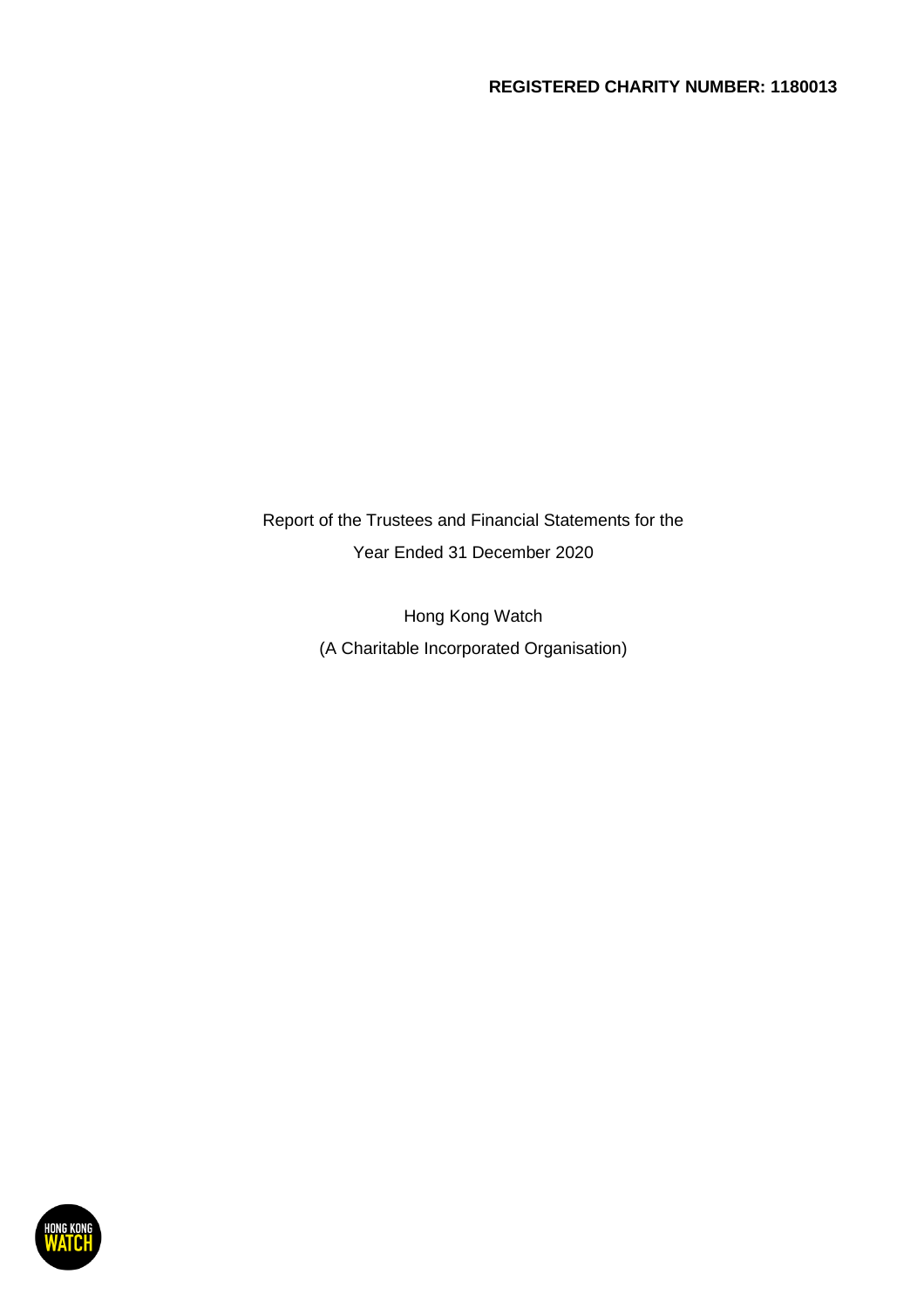|                                          | Page |
|------------------------------------------|------|
| Company Information                      | 1    |
| Report of the Trustees                   | 2    |
| Report of the Independent Examiner       | 14   |
| <b>Statement of Financial Activities</b> | 15   |
| <b>Balance Sheet</b>                     | 16   |
| <b>Cash Flow Statement</b>               | 17   |
| Notes to the Cash Flow Statement         | 17   |
| Notes to the Financial Statements        | 18   |

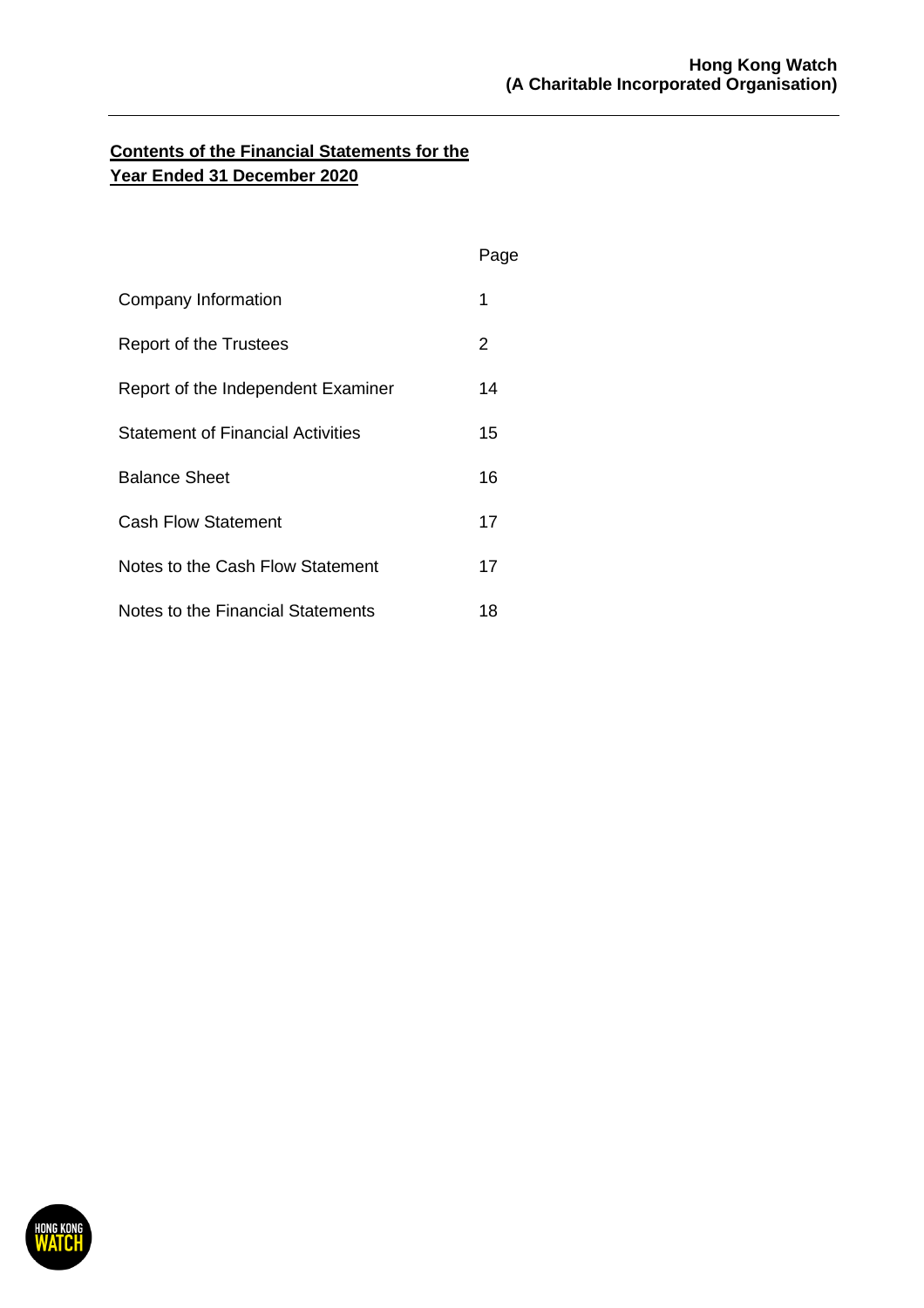## **Company Information for the Year Ended 31 December 2020**

#### **Report of the Trustees for the Period 1 January 2020 to 31 December 2020**

The trustees present their report with the financial statements of the charity for the period 1 January 2020 to 31 December 2020. The trustees have adopted the provisions of the Statement of Recommended Practice (SORP) 'Accounting and Reporting by Charities' issued in March 2005.

### **REFERENCE AND ADMINISTRATIVE DETAILS**

Registered Charity number: 1180013

#### **Principal address**

Office 7 35-37 Ludgate Hill London EC4M 7JN

### **Trustees**

Gray Sergeant (Chairman) Dr Malte Kaeding Aileen Yi Wan Lam

### **UK Patrons**

Alistair Carmichael MP Lord Alton of Liverpool Catherine West MP Fiona Bruce MP Sir Geoffrey Nice QC Sir Malcolm Rifkind QC Lord Patten of Barnes Sarah Champion MP

### **International Patrons**

Hon. David Kilgour JD (Canada) Garnett Genuis MP (Canada) Jung-Hoon Lee (South Korea) Ambassador Derek Mitchell (US) Ambassador Sam Brownback (US) Hon. Irwin Cotler (Canada) Senator Jim Munson (Canada) Senator Leo Housakos (Canada) James Bezan MP (Canada)

### **Independent examiner**

Samuel Troy ACA Connected Accounting Limited, 2 Victoria Square, St Albans, AL1 3TF

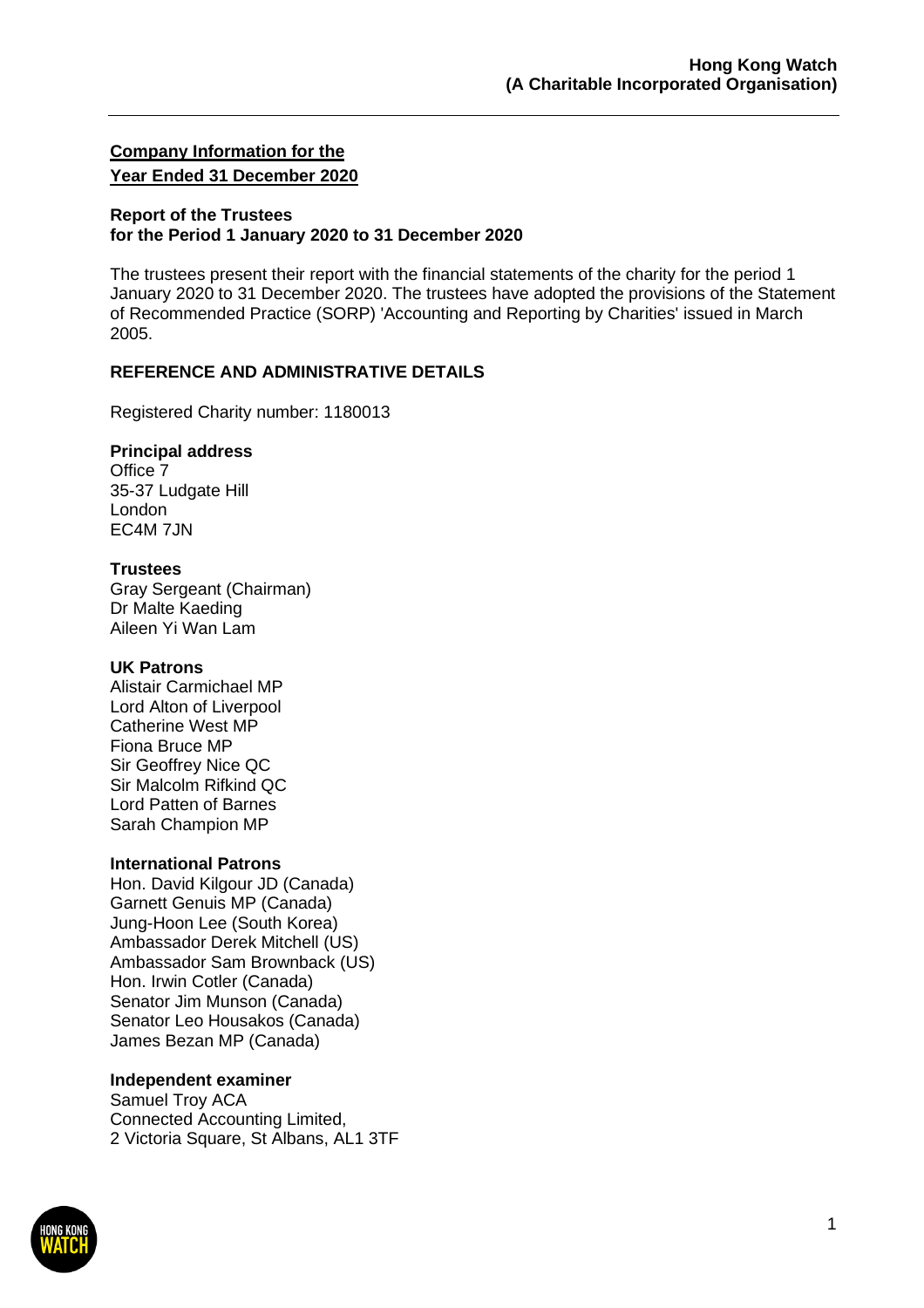### **STRUCTURE, GOVERNANCE AND MANAGEMENT**

### **Constitution**

The charity was formed on 20 September 2018 as a Charitable Incorporated Organisation, controlled by its governing document and which constitutes an incorporated charity. The charity registration number is 1180013.

### **Trustee Selection and Training**

Hong Kong Watch is governed by a board of Trustees whose members are elected as the need arises. The Trustees who have served during the year are set out above. In selecting individuals for appointment as charity trustees, the charity trustees must have regard to the skills, knowledge and experience needed for the effective administration of the CIO. The charity trustees will make available to each new charity trustee, on or before his or her first appointment: a) a copy of the current version of this constitution; and b) a copy of the CIO's latest Trustees' Annual Report and statement of accounts.

#### **Organisational Structure**

The Board of Trustees administers the charity and meets regularly. Responsibility for day-today management of the charity has been delegated to the Chief Executive appointed by the Trustees.

Hong Kong Watch has grown significantly during the reporting period; we recruited four new staff members during the reporting period. Notably, in February 2020, we appointed Sam Goodman as our Senior Policy Advisor, in September 2020, our co-founder Benedict Rogers joined the staff team as Chief Executive, and in October 2020, our team were joined by Hong Kong student activist Joey Siu on a freelance basis.

Our team have been working from home since March 2020 as a result of the pandemic, and we have made the most of opportunities to expand our global contact base and increase international collaboration through web-platforms.

### **Risk management**

The trustees have a duty to identify and review the risks to which the charity is exposed and to ensure appropriate controls are in place to provide reasonable assurance against fraud and error.

### **OBJECTIVES AND ACTIVITIES**

Hong Kong Watch's charitable objects are to promote human rights (as set out in the Universal Declaration of Human Rights and subsequent United Nations conventions and declarations) in Hong Kong by all or any of the following means:

- Monitoring abuses of human rights;
- Raising worldwide awareness of human rights issues in Hong Kong;
- Promoting respect for human rights among individuals and corporations;
- Publishing authoritative research reports which provide an in-depth examination of potential violations of human rights;

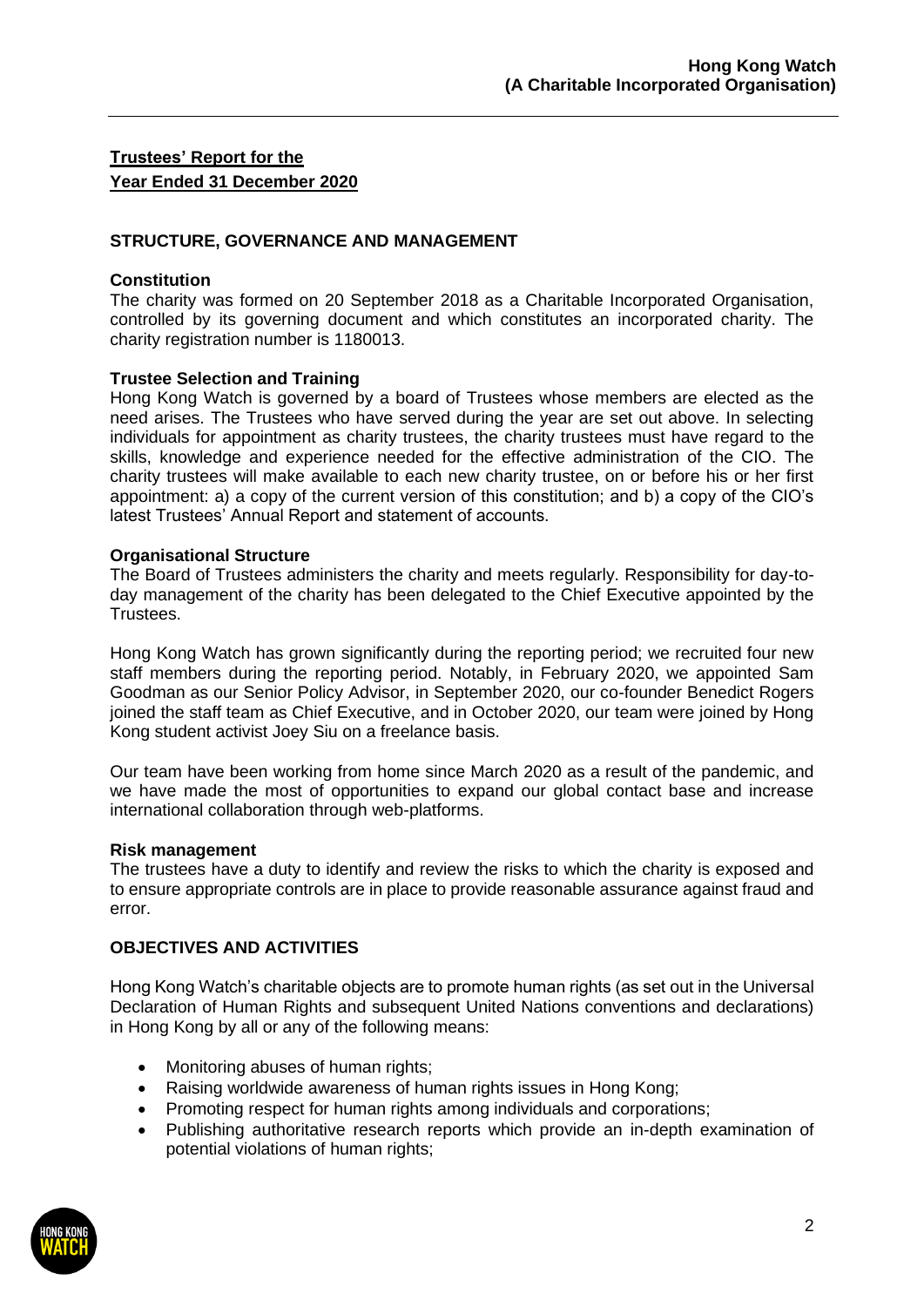- Providing technical advice to the British government and governments worldwide on human rights issues in Hong Kong;
- Commenting on proposed human rights legislation affecting Hong Kong;
- Commenting on the causes of human rights abuses in Hong Kong, including violations of judicial independence and freedom of speech in academia;
- Carrying out international advocacy of human rights, making recommendations to the British government and the wider international community when violations of human rights in Hong Kong take place;
- Facilitating discussion and engagement with human rights in Hong Kong among key stakeholders in government, parliament, media, academia and Hong Kong civil society.

The Board of Trustees review the aims, objectives and activities of the organisation each year. This report looks at what the organisation has achieved and the outcomes of its work in the reporting period. The Board of Trustees report the success of each key activity and the benefits the charity has brought to those groups of people that it is set up to help. The review also helps the Board of Trustees ensure the charity's aims, objectives and activities remain focused on its stated purposes.

The Board of Trustees have referred to the guidance contained in the Charity Commission's general guidance on public benefit when reviewing the charity's aims and objectives and in planning its future activities. In particular, the Board of Trustees consider how planned activities will contribute to the aims and objectives that have been set.

## **PUBLIC BENEFIT**

In carrying out its work Hong Kong Watch pays due regard to Charity Commission guidance concerning public benefit. The trustees are satisfied that all Hong Kong Watch's activities for the financial year that ended 31 December 2020 were of public benefit and that the organisation's funds were spent so as to achieve public benefit.

### **ACHIEVEMENTS AND PERFORMANCE**

The year 2020 has been Hong Kong Watch's most impactful year to date. We have engaged with more parliamentarians than ever before and shaped the debate in new and tangible ways.

All these actions were a necessary response to the grim trajectory of Hong Kong politics, with the year seeing an unprecedented assault on Hong Kong's freedoms. In the reporting period, we saw the Hong Kong National Security Law being passed and implemented. The law has proven to be a watershed for the city, and we are witnessing a discernible decline in the city's safeguards for fundamental rights and freedoms. There has been:

- an unprecedented crackdown on pro-democracy activists through arrests;
- a dismantling of democracy through the mass disqualification of pro-democracy Legislative Councillors;
- an assault on Hong Kong's free press, most notably through the targeting of Jimmy Lai;
- the complicity of big tech and the banking sector in enforcing the new law;
- the overhaul of Hong Kong's education sector, with 'patriotic education' at the heart;
- judges under pressure.

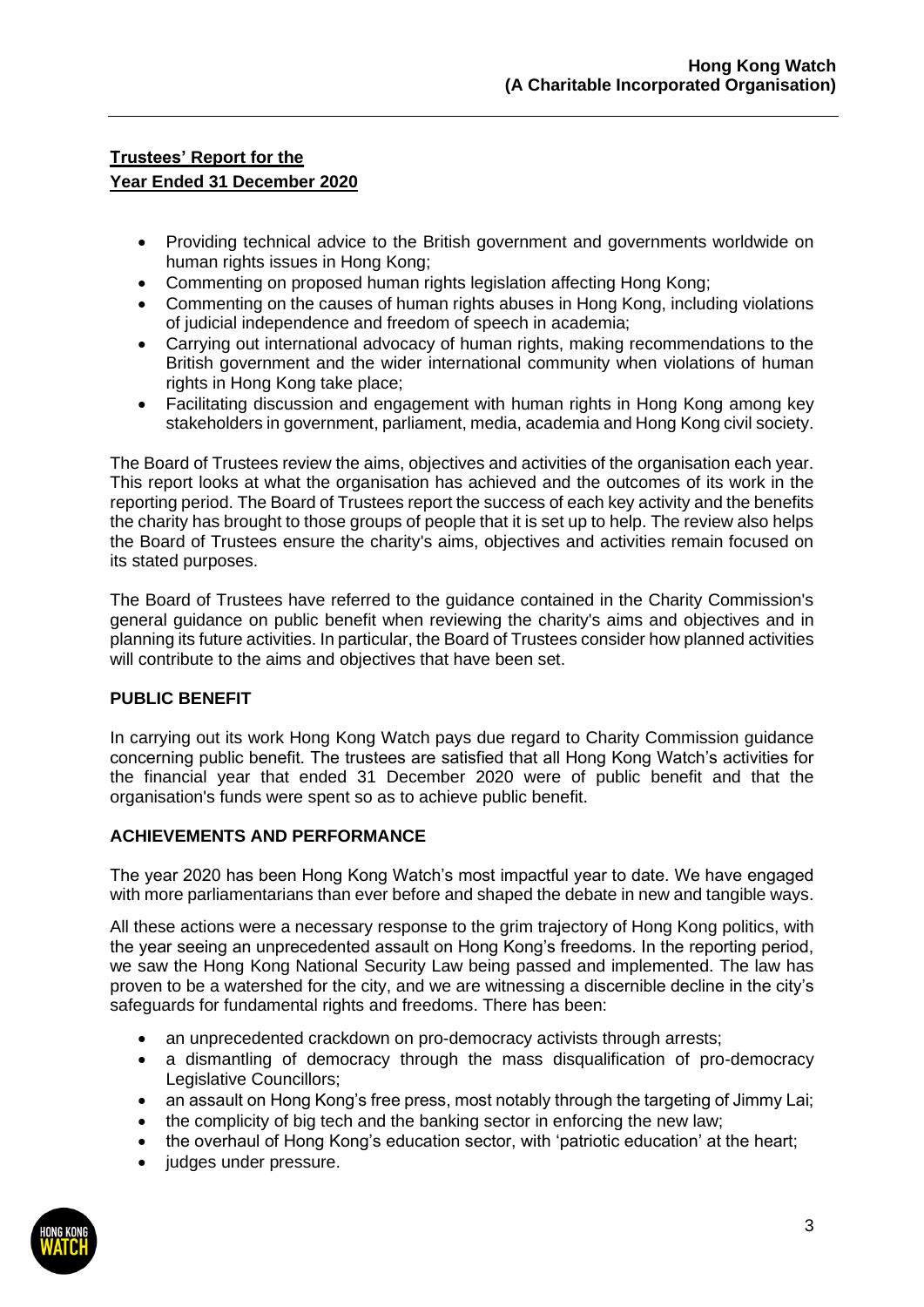The National Security Law has proven to be a double-edged sword. It has led to the most significant deterioration in the human rights situation in Hong Kong in a generation, but also has provided significant opportunities for us to have a sustained impact on the policy of Western governments towards Hong Kong. Our work on lifeboat campaign and sanctions have been particularly impactful, as we have helped drive policy change in multiple capitals around the world.

This period has seen a number of positive breakthroughs for our work. In particular, the Lifeboat campaign has been highly successful, with Hong Kong Watch achieving policy change in Canada and the UK, as well as testifying before a Congressional hearing in the United States. Although there has been great appetite among international parliamentarians for Magnitsky sanctions to be applied, governments have been more reticent to enact this recommendation. Our engagement with civil society groups and Hong Kong activists remains a core strength, as does our media reach.

### **Campaigns**

### *Response to the National Security Law*

One of our focuses in 2020 was responding to the imposition of the National Security Law.

At the global level, Hong Kong Watch was successful in rallying support for Hong Kong and denouncing the National Security Law. We coordinated a letter from 900 international parliamentarians from more than 40 countries which denounced the law. In addition, we were influential in encouraging more than 50 UN Special Rapporteurs to condemn the legislation in late June 2020. We facilitated a letter signed by seven former UK Foreign Secretaries called on the British government to raise the issue at the G7.

We also spoke with over 10 foreign ministries, and regularly briefed foreign offices from a range of European Union member states.

We had over 150 meetings with parliamentarians and staff from nine countries. These calls focused on updating them about the situation in Hong Kong and providing recommendations on the full range of our campaigns. In follow-up we secured signatories to a range of joint letters and other actions promoting human rights in Hong Kong.

*British National (Overseas) (BNO)*

We have been at the forefront in speaking to stakeholders in the UK with regards to extension of rights to the BNO. The British government announced its intention to offer British Nationals (Overseas) a pathway to citizenship in May.

On 1 July 2020, the British government introduced a policy which allows Hong Kongers who hold British National (Overseas) passports to access a pathway to citizenship in the United Kingdom, offering a lifeline to those who were facing political persecution. We were one of the leading groups in the UK to advocate for this from soon after our establishment in 2017.

Hong Kong Watch has been in regular contact with the UK Home Office. As a result of our advocacy, the UK Home Secretary agreed to lay out an exemption to ensure that protestors with a protest-related criminal conviction are not denied access to the British National Overseas (BNO) passport scheme.

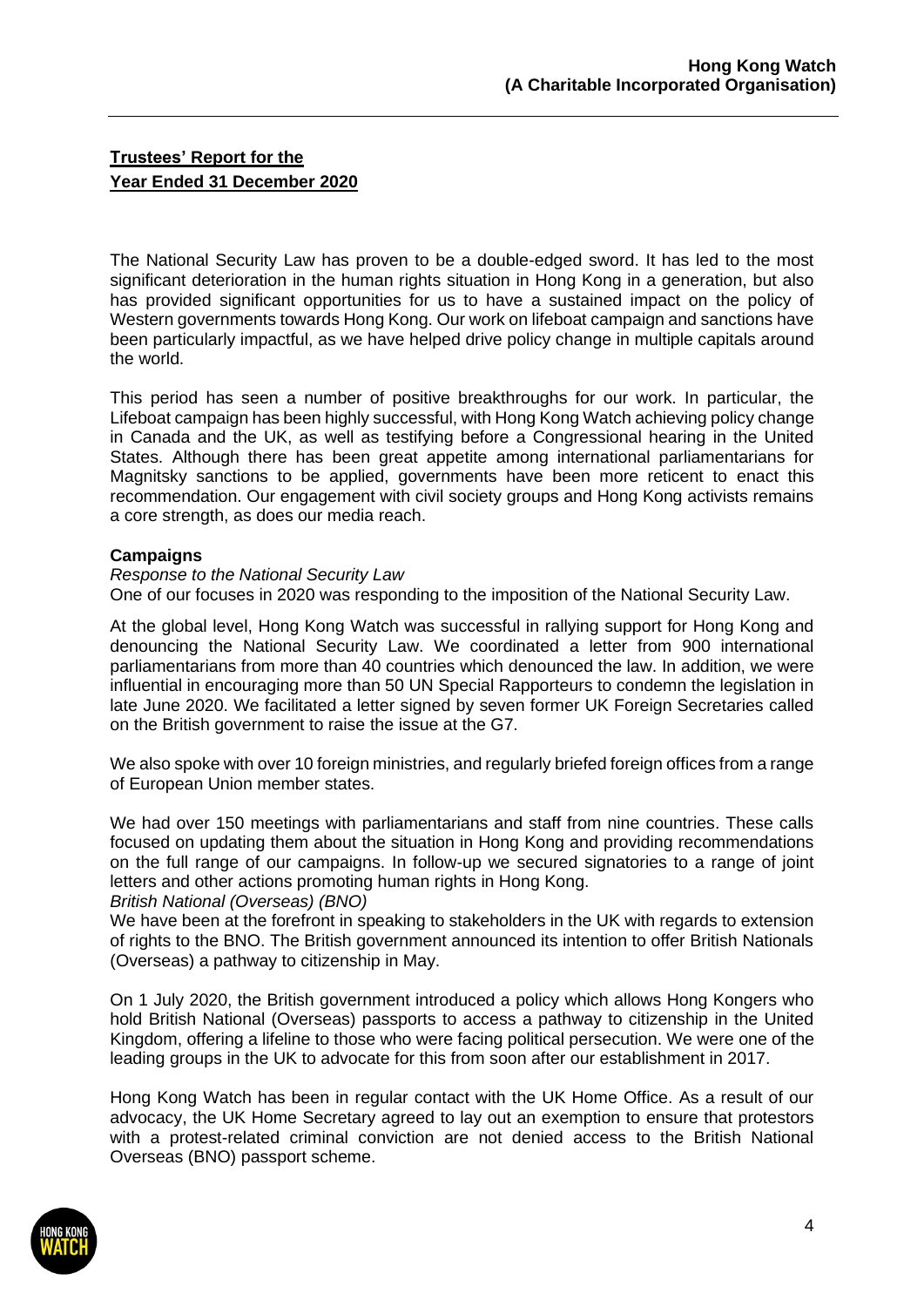Throughout the year, we worked to iron out the gaps in the BNO policy. Following our advocacy, the British government decided to offer the opportunity for dependents of BNOs under 23 to travel with their parents. This was a significant concession, given that the original plan was to only allow dependents under the age of 18 to travel.

We are in touch with many Hong Kong activists who have arrived in the UK and this is now shaping the work we are conducting in the United Kingdom. We are working with other local groups to ensure that there is a strong civil society response to the arrival of Hong Kongers, advocating for refugee NGOs, church groups, local authorities and the government to make Hong Kongers' integration and settlement a priority.

The pandemic has increased the challenge for Hong Kongers seeking refuge abroad, as travel restrictions make it more difficult to leave the city and seek asylum elsewhere. This makes our BNO campaign even more relevant and important.

#### *International Lifeboat*

Our work on refuge policies around the world has taken multiple tracks. We have been encouraging a range of international governments to adopt student visa schemes or similar. In Australia, a student visa scheme we helped to shape was adopted, offering a five-year pathway to citizenship for Hong Kong students. In November, Canada adopted our recommendation for a graduate visa pathway for Hong Kongers.

Hong Kong Watch also directly briefed a number of governments on options their governments could take to adopt similar lifeboat schemes. Joey Siu, Hong Kong Watch's new Associate, testified at a hearing on Safe Harbor in the United States Senate.

#### *Save 12 Hong Kong Youths*

In August 2020, 12 young people from Hong Kong were detained in Shenzhen. We were at the forefront of the international effort to call for their release. This campaign has been spearheaded by Joey Siu, our new Associate, as well as the wider team.

The organisation drafted four joint letters from parliamentarians and secured signatories. The international statement included 155 parliamentarians from around the world. We also drafted major letters to the respective foreign offices pushing for action from parliamentarians in Canada, the UK and the EU. Finally, we initiated a social media campaign on the topic. This generated support around the world, including from international politicians and activists, notably Greta Thunberg endorsed the campaign.

#### *Magnitsky sanctions*

The call for international sanctions for gross human rights abuses on the officials responsible for the deterioration in Hong Kong has been a core recommendation in our briefings throughout the year. The topic was routinely raised in the UK Parliament, Canadian Parliament, and European Parliament as a direct result of our briefings and advocacy.

We were involved in the development of the Hong Kong Autonomy Act in the US and were pleased to see the Hong Kong Chief Executive among those listed on the sanctions list.

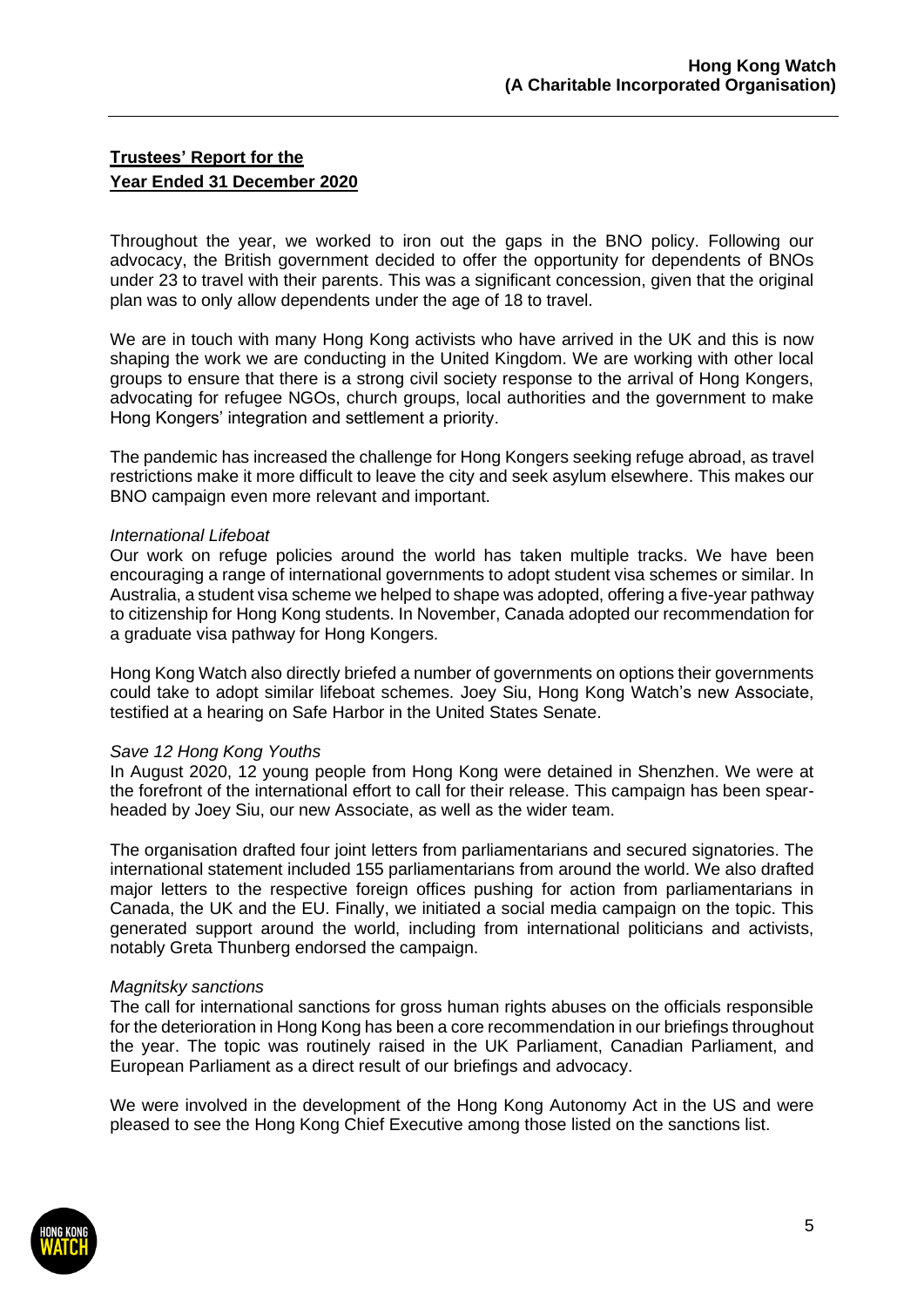In the UK, we pushed hard for the inclusion of Chinese Communist Party officials in the new Magnitsky register. This was a key demand in every parliamentary debate, and we have ensured that it is now frontbench policy of all the major opposition parties through briefings of key figures.

Similarly, this was a core ask of the European parliamentarians who we work with in their various resolutions on Hong Kong. It was adopted as a recommendation in the European Parliament's resolution on Hong Kong.

In Canada, we coordinated a number of big pushes for the enactment of Magnitsky sanctions by various leading parliamentarians, including a joint-letter in both the Senate and the House of Commons to the Canadian Prime Minister.

#### *Free All Political Prisoners*

Since the 2019 protests, more than more than 10,000 people have been arrested in protestrelated cases, and over 2,300 charged. Many of them have been detained and are facing prosecution under the National Security Law and illegal-assembly rules.

Hong Kong Watch has started a campaign to ensure that those facing political prosecution are not forgotten. We have put together a comprehensive political prisoner timeline, a database which details key upcoming court cases, and profiles of leading imprisoned activists. Our social media team has used Twitter, Facebook and Instagram to share these profiles with the wider public.

### *Extradition*

We have moved our campaign on to focus on European extradition treaties with China, recognizing that the overseas nature of the National Security Law and the precedence of the 12 Hong Kong Youths means that Hong Kongers and other dissidents could be extradited to the mainland to stand trial. Our campaign alongside the Inter-Parliamentary Alliance on China saw Ireland, the Netherlands, UK, USA, Canada, Australia, New Zealand, Germany, Finland and Czech Republic suspend their extradition treaties with Hong Kong.

The demand for the suspension of extradition treaties with China was included in the European Parliament's motion on the Uyghurs in December as a result of our advocacy campaigning and we briefed Member States directly of the European Foreign Ministers discussion on Hong Kong in December on the need to suspend extradition treaties.

### **Engagement between Hong Kong civil society actors and policymakers**

Drawing on our strengths in establishing relationships with Hong Kong civil society actors and activists and with policymakers in the UK and around the world, Hong Kong Watch has acted as a bridge connecting the Hong Kongers to engage with policymakers to highlight the human rights issues in Hong Kong and to make a case for global support to Hong Kong to defend its rule of law and freedoms.

We provided a platform throughout the year for prominent democracy activists in Hong Kong and those in exile, regularly introducing them to parliamentarians, inviting them to speak at webinars and relaying their priorities in our advocacy. We are not divulging further details here because of the potential sensitivities tied to the National Security Law.

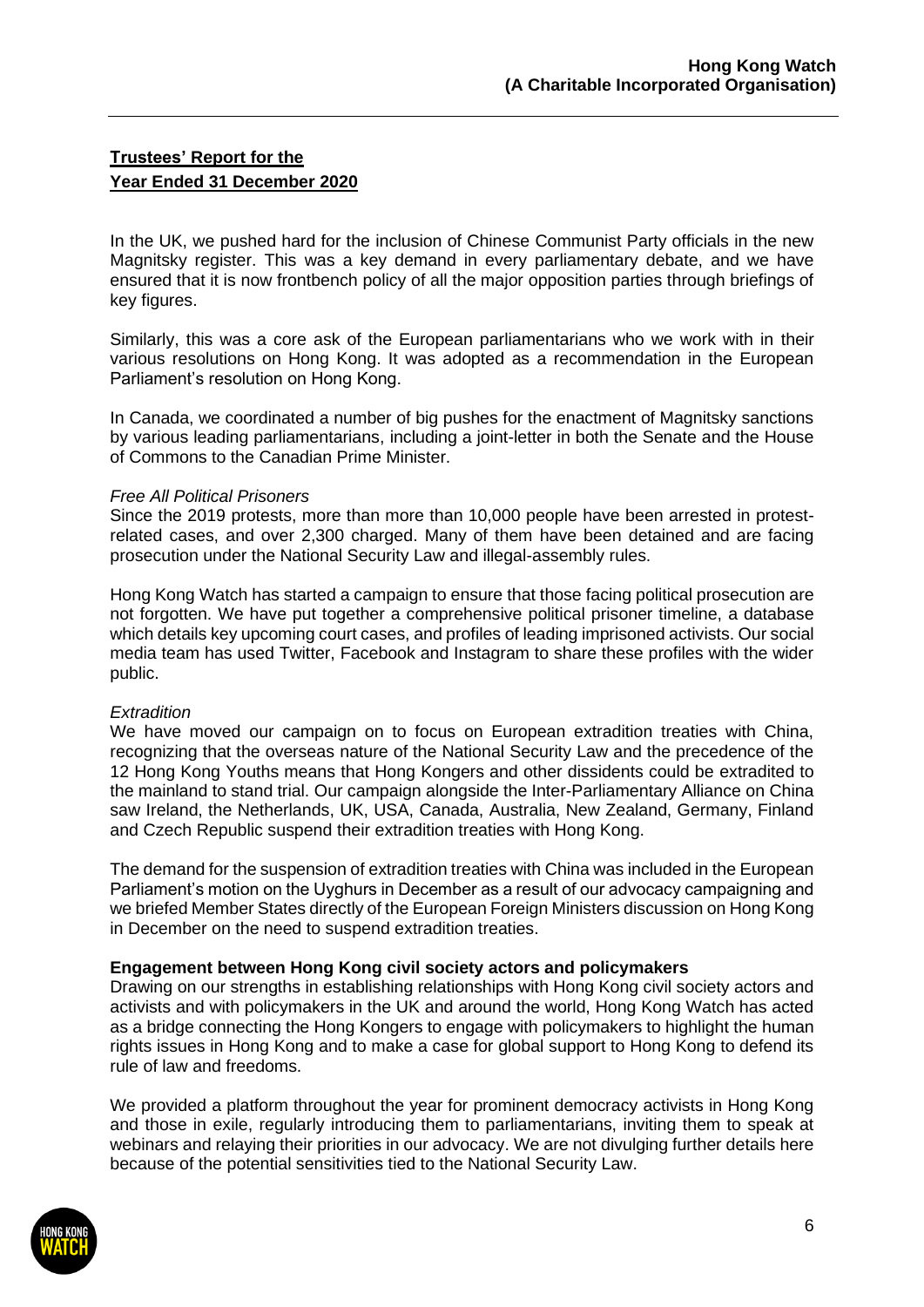Hong Kong Watch has also been actively engaging with diasporic Hong Kong communities across the globe to coordinate joint efforts in pushing for policy changes. Our Community Outreach Initiative was launched in October 2020 and held the first online meeting in November with more than 15 groups based in the various countries. We co-hosted an online music rally with musician Joe Tay in December 2020 featuring messages from politicians and activists in exile, including Lord Patten, Senator Rubio, Leader Erin O'Toole, Ted Hui, Nathan Law, Ray Wong and more. The event reached 250K views online and was widely covered by press.

### **Research reports and briefings**

One of Hong Kong Watch's main objectives is to provide independent, comprehensive analysis and thought leadership on freedom and human rights in Hong Kong. We regularly monitor developments in Hong Kong legislation related to human rights, compliance of the Hong Kong government with domestic and international human rights standards, violations or abuse of human rights and insufficiency of protections or inconsistency under existing legal frameworks with international standards.

During the reporting period, we have published five in-depth research reports and briefings assessing and commenting on how existing and proposed legislation in Hong Kong affect its human rights and freedoms. All research reports and briefings were available to the public for free via our website. The reports were also shared widely with policymakers around the world, academia and media to maximise the educational effects of these reports and raise worldwide awareness on Hong Kong's human rights situation.

In February 2020, we launched a major report called *Why Hong Kong Matters* after a month of planning the launch event and drawing together a media strategy including op-eds Press Releases. The report launch took place in the UK Parliament. It was attended by five Members of Parliament and speakers included Sir Malcolm Rifkind, the former Foreign Secretary and Gideon Rachman, the Chief Foreign Columnist for the *Financial Times*. At the event, Johnny Patterson presented the key report findings. Mr Rachman and Sir Malcolm both remarked on the innovative and interesting nature of the report. The report's launch was covered by multiple Cantonese media outlets.

The research achieved widespread reach as a result of our multi-pronged advocacy strategy, and the decision by the team to incorporate the key insights – particularly the cost for China of cracking down on Hong Kong's freedoms – into our advocacy strategy following the announcement of first the extradition law and then the National Security Law crisis.

The report received exposure in more than 20 influential media outlets as a result of the press engagement of Lord Patten, Sir Malcolm Rifkind, Benedict Rogers and Johnny Patterson. We have educated parliamentarians and government officials in the findings of the research from US, UK, EU, Germany, Canada and Hong Kong. This shaped government policy, messaging, and played a role in the passage of the Hong Kong Autonomy Act in the US.

### **Public awareness and education – Media and social media**

Advocacy via media and our social media channels is an essential tool for Hong Kong Watch to raise public awareness of Hong Kong's human rights issues and to disseminate educational information with regards to human rights standards to a wide audience.

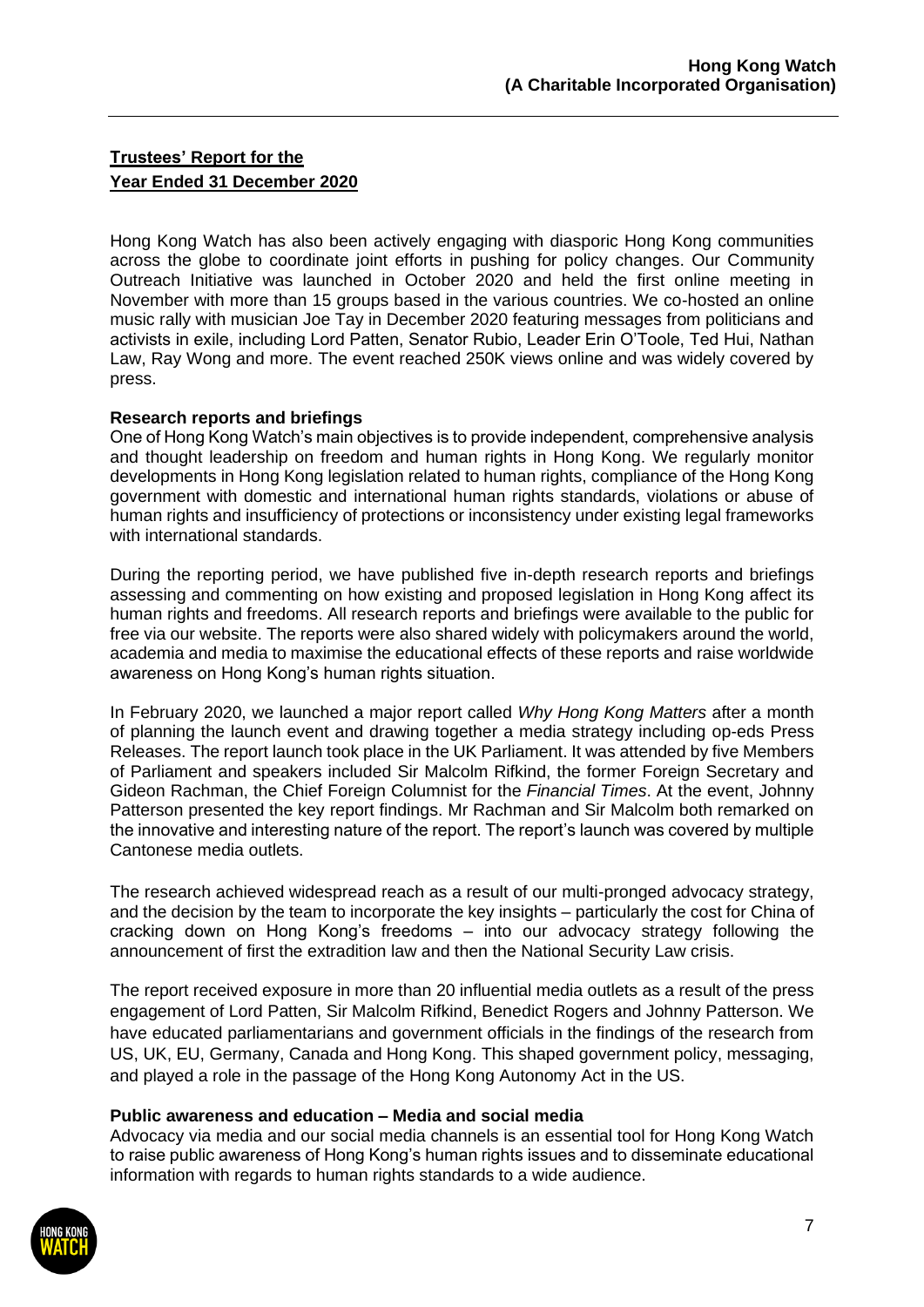Hong Kong Watch has broadened its extensive network in international and Hong Kong media, both print and online. During the reporting period, a total of 28 op-eds written by our Trustees, Patrons and staff were published in newspapers in the UK, Hong Kong, Canada and the US. Some top media outlets that mentioned us were *Financial Times, The Spectator, The Wall Street Journal*, *Al Jazeera, The Guardian, The Diplomat, BBC* and others.

We continued to build on our reputation of expertise on Hong Kong by giving interviews and commenting on TV and radio channels. Our media coverage more than doubled compared to 2019, with Hong Kong Watch being mentioned over 320 times in various foreign-language and Chinese-language outlets:

- 180 times in 84 foreign-language media outlets in Hong Kong, Taiwan, Japan, Australia, Canada, the US, the UK, Germany, France, the Netherlands, Switzerland.
- 75 times in 27 Chinese-language media outlets in Hong Kong, Taiwan, Malaysia, Canada, Germany, France, and the US.
- 68 times in 45 foreign-language and Chinese-language outlets about our Save12HKYouths campaign in Hong Kong, Taiwan, Thailand, Vietnam, Portugal, France, Spain, the UK, the US, Australia.

Hong Kong Watch makes an impact through online presence as well, on social media platforms and our website by:

- raising awareness and reaching new audiences
- publicising our research and views
- offering ways for our supporters and Hong Kong people to communicate with us
- allowing us opportunities to establish relationships with civil society actors, policymakers and media globally
- promoting our fundraising campaigns

On YouTube, we launched a new interview series called *In Conversation with Benedict Rogers* in May 2020. Three of the interviews held in 2020 have been watched over 1,000 times. In addition, the YouTube clip of the Paddy Ashdown Memorial Lecture has been watched almost 2,000 times.

Our other main social media platforms are Facebook and Twitter. Both have grown significantly over the reporting period. Our impact data shows that on Facebook:

- We achieved an average engagement rate of over 7%, while the industry benchmark in 2020<sup>1</sup> for engagement rate in politics (0.9%) and non-profits (0.16%) is much lower.
- With the increase in the frequency of posts and more strategic social media efforts in 2020, our number of page likes have increased by almost 70% to 48,804.
- Our page has reached significantly more people than just those who have liked our page. We achieved a page reach (the number of people who had any content from or about the HKW page on their screen) of 2.2 million, which is more than 45 times as much as our page likes.

Our Twitter account shows a similar steep increase in impact:

• The number of engagements (retweets, likes, replies, link clicks within tweets) rose substantially to over 133 million in the reporting period.

<https://www.socialinsider.io/blog/social-media-industry-benchmarks/>

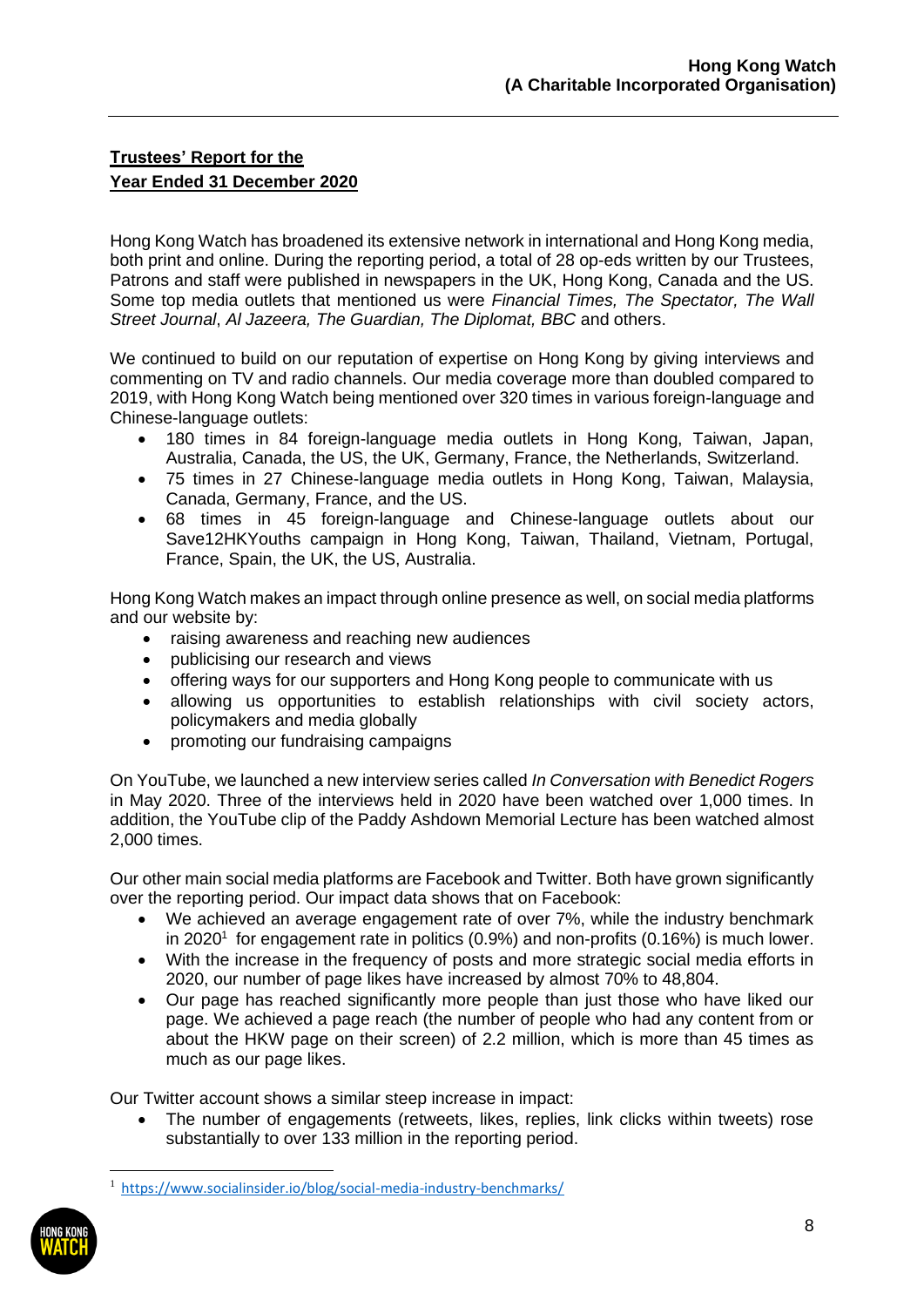- Engagements were higher in Q2 and Q3 (433.6K and 452.8K respectively) compared to Q1 and Q4 (around 225K).
- Our engagement rate increased from 4.7% at the end of 2019 to an average of 5.45% in 2020. This is consistently above the industry average<sup>2</sup> of 0.47% for politics and 0.06% for non-profits in 2020.

This increased online presence is also reflected on our website, which contains all activity updates, research reports, events, campaigns and media coverage of the organisation. The number of unique visitors, number of visits and total page views in Q2 and Q3 in 2020 are significantly larger compared to both 2019 and Q1 and Q4 2020, which reflects the trend on our Twitter account. This is likely to be due to the turn of events in Hong Kong, most notably the passing of the National Security Law in July, and the international response to the situation of Hong Kong freedoms.

The majority of visitors are from Hong Kong. They are our target audience and many of our donors are from Hong Kong or Hong Kongers who live outside of Hong Kong. However, traffic figures indicate our content has consistently reached a wide audience across different countries, i.e., the US, the UK, Australia, Canada, Japan, Taiwan, New Zealand and various countries in Europe.

Visitors to our website are mainly driven by three types of traffic. They are: direct, search and social media. There was a significant increase in direct traffic in Q3, which could be due to Hong Kongers planning to flee the country and visiting our website to learn about our lifeboat campaign. Traffic from social media remained high, accounting for almost 40% of the total. This indicates that our activities on the social media platforms remained successful in raising awareness among our audiences and rallying a certain level of interest and support from them.

Compared to industry benchmarks<sup>3</sup>, our performance has been strong:

- Direct traffic: industry benchmark is 21.5%, HKW achieved an average of 26.8%.
- Social traffic: industry benchmark is 6.3%, HKW achieved an average of 37.2%.

### **Public awareness and education – Events**

Another important avenue for Hong Kong Watch to raise awareness about the human rights situation in Hong Kong and to deliver educational benefits to the public was through organising events. Most of our events were open to the general public and were free to attend. As a result of the pandemic, many of these were webinars.

During the reporting period, Hong Kong Watch organised 10 seminars or webinars.

The inaugural Paddy Ashdown Memorial Lecture in February was delivered in Westminster Central Hall by Lord Patten of Barnes, the last British governor of Hong Kong and a Patron of the organisation. The lecture was one of Lord Patten's most substantial speeches on Hong Kong in recent years, proposing that an independent inquiry, reform of public order legislation and political reforms should all form part of a road map towards the reconciliation of Hong Kong's society.

 $3$  'Digital Comms in 2020-21 Report' published on charitycomms.org.uk



<sup>2</sup> <https://www.socialinsider.io/blog/social-media-industry-benchmarks/>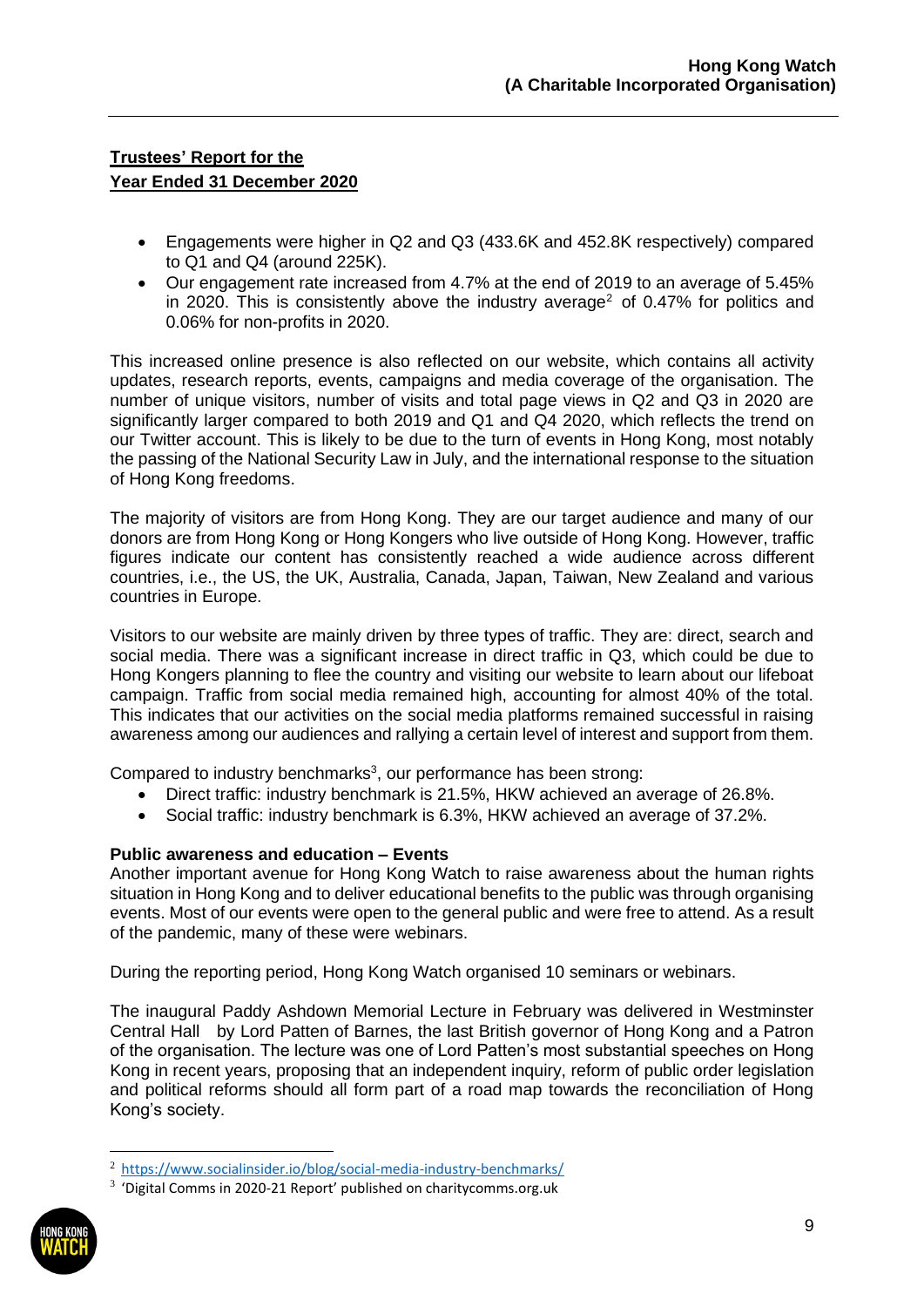In February, we also launched our report *Why Hong Kong Matters*, which is detailed in the section on research reports and briefings (p.8).

Hong Kong Watch was also involved in organizing a range of roundtables with parliamentarians and other key stakeholders. In April we hosted a dialogue between Hong Kong activists, US and UK policy makers. In May, one of our Canadian patrons, Garnett Genuis, hosted a parliamentary webinar on our *Why Hong Kong Matters* report.

June was a busy month. On 3 June, we hosted a webinar to mark the anniversary of the Hong Kong pro-democracy movement with victims of communism, and leading speakers including parliamentarians from Europe, the US and UK. On 10 June, we worked with a German MP to host activists in a dialogue. On 12 June, our Canadian patron, David Kilgour, chaired a webinar with Canadian Senators and Hong Kong student leaders.

In late July, we collaborated with the UK Bar Human Rights Committee to host a virtual roundtable with senior legal figures in the UK, US and Hong Kong.

In September, we collaborated with the Canada-based MacDonald Laurier Institute to host a webinar which drew together Lord Patten; Nathan Law, the exiled Hong Kong activist; Dr. Miles Yu, the China Policy Advisor to the US Secretary of State Mike Pompeo and Garnett Genuis MP, Canada's Shadow Minister for International Development and Human Rights and our cofounder and Chief Executive Benedict Rogers on the panel. This was a major webinar viewed by thousands of people around the world, which helps keep the situation in Hong Kong on the international community's agenda.

We subsequently hosted an event on Magnitsky sanctions with Bill Browder, a number of international MPs and Nathan Law in November. In December, we convened a discussion on what the BNO policy means for Hong Kongers.

### **FINANCIAL REVIEW**

Hong Kong Watch ended its second financial year with accumulated surplus reserves of £783,874, an increase from £163,397 at the start of the period. This is the result of successful fundraising and the prudent management of expenditure. A key financial objective at the start of the year was to establish the necessary reserves to sustain the charity in the long term. Significant progress has been made in respect of this objective and the charity is now in a strong position to both expand and sustain its activity in 2021 and beyond.

Fundraising was concentrated on the campaign during the summer of 2020 and directly resulted in the expansion of activity, included the hiring of an additional four members of staff during the year, bringing the total number of employees to six.

The strong financial position has enabled the charity to continue to expand its activities and staff base in 2021. As of September 2021, the charity has seven employees and had expanded the remit of its activities from the foundation achieved during 2020.

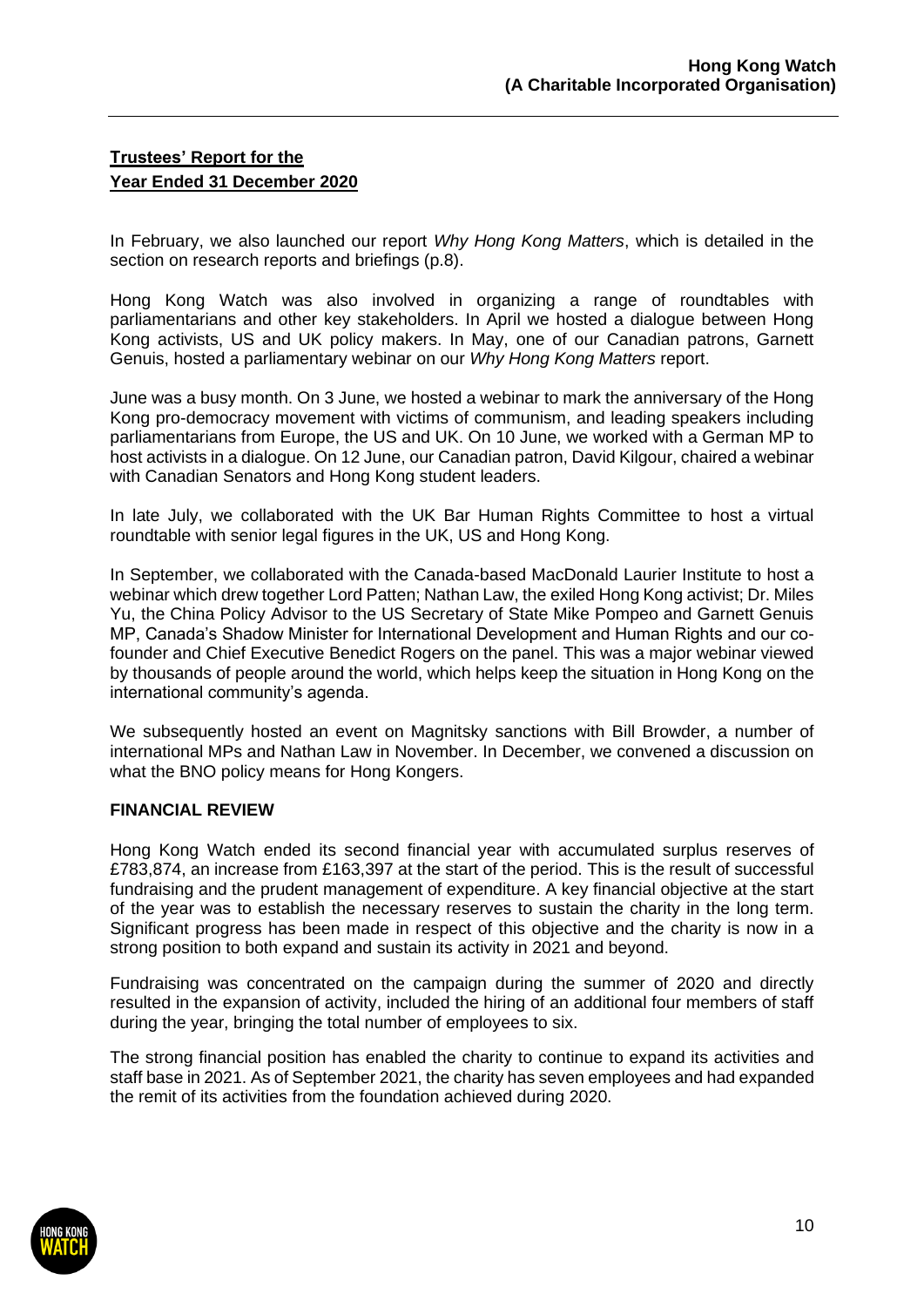### **Principal funding sources**

The principal source of funding for Hong Kong Watch during the reporting period was private donations from individuals, making up 94% of the total income. Total income increased by 350% compared to the previous period due to the support of the many individual donors and the increased profile of the charity as it has become established. We would like to express our gratitude for the generous contributions made by the individuals who have funded our work, as well as the grant makers and foundations that have also supported us with donations during 2020.

Hong Kong Watch has not employed any professional fundraisers or commercial participators to carry out fundraising activities directly with the public. The organisation also did not have any fundraising carried out by third parties and therefore did not subscribe to any fundraising schemes or codes.

### **Policy on reserves**

The Board of Trustees has reviewed the charity's requirements for reserves in light of the main risks to the organisation, and the objective to ensure that the charity will be in a position to sustain its activities in the long term. It has been duly determined that the organisation should maintain unrestricted reserves adequate for 3 years of the current level of activity and expenditure.

The Director and Finance & Operations Manager will continue to work with the Board of Trustees to monitor reserves and manage annual budgets and current activities to align with this policy whilst the profile and reach of the charity grows.

### **PLANS FOR FUTURE PERIODS**

With the crackdown on freedoms in Hong Kong in full force, there has never been a more important time for organisations like Hong Kong Watch to step up. The National Security Law is a watershed moment which means that our work is more important than ever.

Priority areas going forwards including supporting the rights and freedoms of Hong Kong political prisoners by speaking up for them and ensuring they are not forgotten; considering the best ways for us to support new arrivals from Hong Kong in the United Kingdom as they establish themselves in Britain; researching the intersection between business, human rights and ethical investment in Hong Kong and China; and furthering solidarity among Hong Kong civil society actors in exile.

### **Responsibilities of trustees**

In preparing these financial statements, the Trustees are required to:

- select suitable accounting policies and then apply them consistently;
- observe the methods and principles in the Charities' Statement of Recommended Practice (SORP);
- make judgments and accounting estimates that are reasonable and prudent;
- prepare the financial statements on the going concern basis unless it is inappropriate

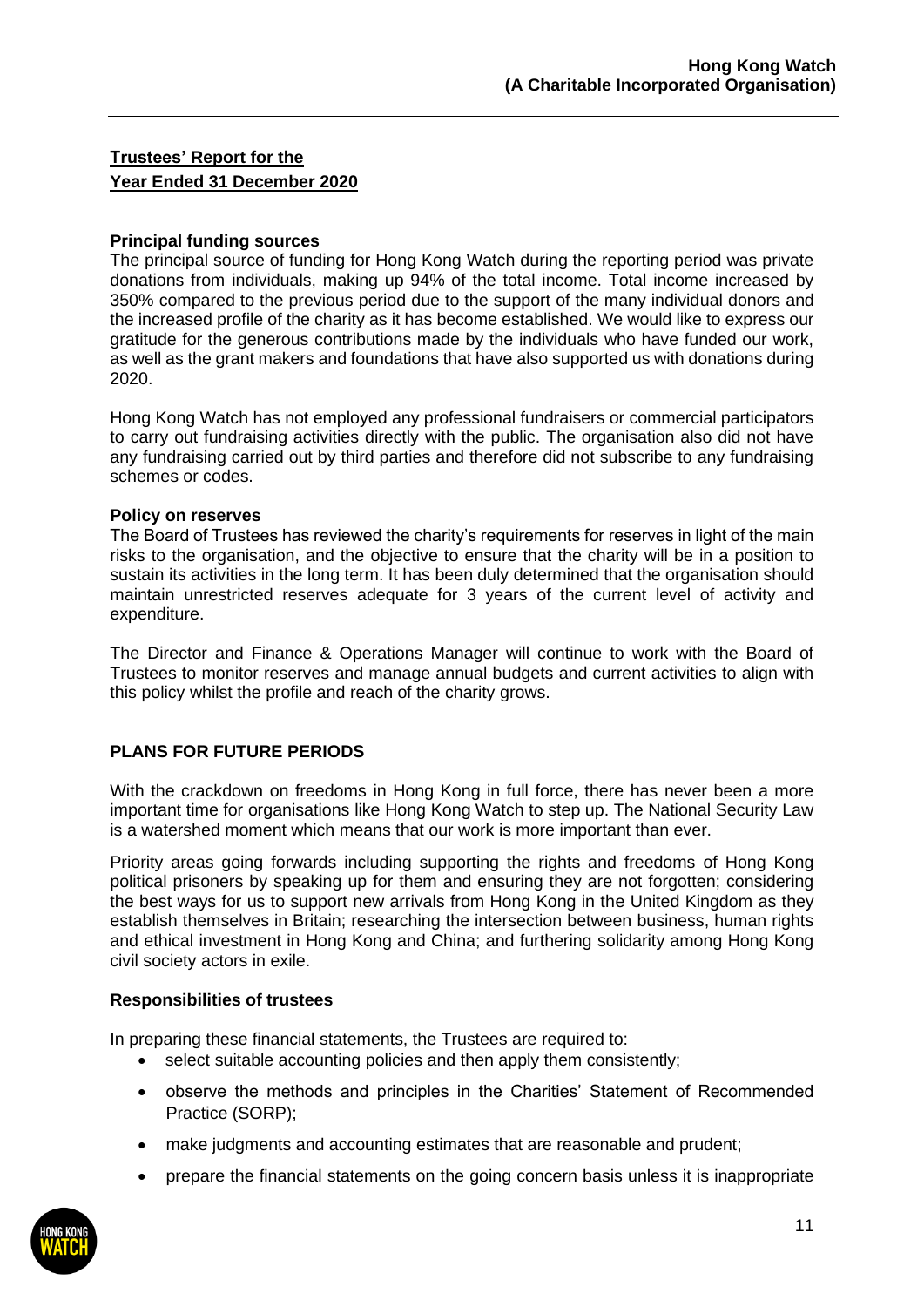to presume that the charitable company will continue in operation.

The Trustees are responsible for keeping adequate accounting records that are sufficient to show and explain the charitable company's transactions and disclose with reasonable accuracy at any time the financial position of the charitable company and enable them to ensure that the financial statements comply with the Companies Act 2006, the Charities and Trustee Investment (Scotland) Act 2005 and the Charities Accounts (Scotland) Regulations 2006. They are also responsible for safeguarding the assets of the charitable company and hence for taking reasonable steps for the prevention and detection of fraud and other irregularities.

### **DISCLOSURE OF INFORMATION TO INDEPENDENT EXAMINER**

Each of the persons who is a Trustee at the time when this Trustees' report is approved has confirmed that:

- so far as that Trustee is aware, there is no relevant information of which the charitable company's independent examiner is unaware; and
- the Trustee has taken all the steps that ought to have been taken as a Trustee in order to be aware of any information needed by the charitable company's independent examiner in connection with preparing their report and to establish that the charitable company's independent examiner are aware of that information.

### **SMALL COMPANY PROVISIONS**

This report has been prepared in accordance with the provisions applicable to companies entitled to the small companies exemption.

This report was approved by the Trustees on 28 OCTOBER 2021 and signed on their behalf by:

GREY SERGEANT

................................................

**Grey Sergeant Chair, Hong Kong Watch**

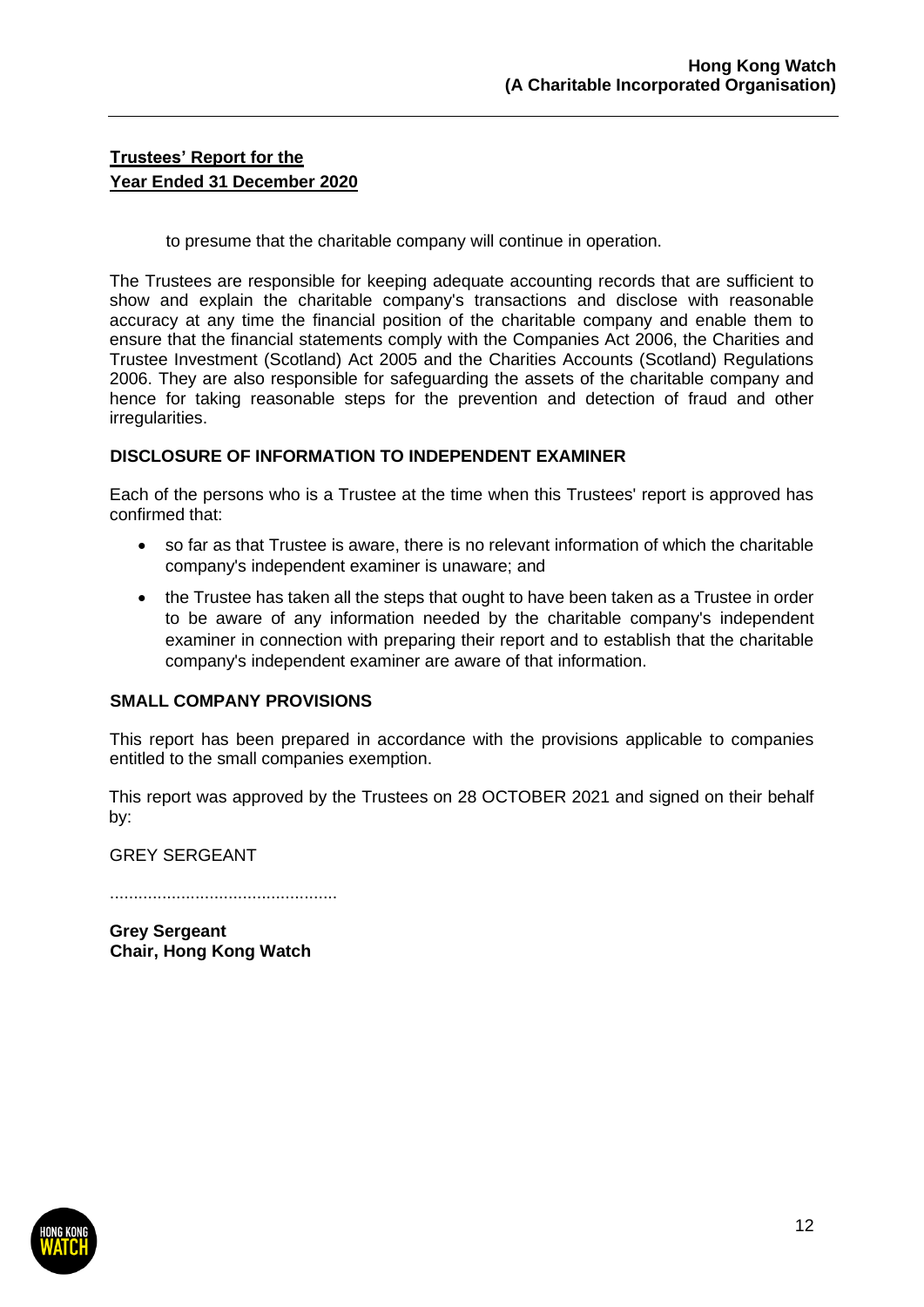# **Report of the Independent Examiner to the Trustees of Hong Kong Watch**

I report on the accounts for the Year Ended 31 December 2020, which are set out on pages fifteen to twenty one.

Responsibilities and basis of report

As the charity's trustees you are responsible for the preparation of the accounts in accordance with the requirements of the Charities Act 2011 ('the Act').

I have examined your charity's accounts as required under section 145 of the Charities Act 2011 ('the Act'). In carrying out my examination I have followed the Directions given by the Charity Commission under section 145(5)(b) of the 2011 Act.

My role is to state whether any material matters have come to my attention giving me cause to believe:

1. that accounting records were not kept as required by section 130 of the Act; or

2. that the accounts do not accord with those records; or

- 3. that the accounts do not comply with the accounting requirements of the Act; or
- 4. that there is further information needed for a proper understanding of the accounts.

### Independent examiner's statement

I have completed my examination and have no concerns in respect of the matters (1) to (4) listed above and, in connection with following the Directions of the Charity Commission I have found no matters that require drawing to your attention.

SAMUEL TROY

……………………………………..

Samuel Troy FCA Connected Accounting Limited

Date: 29 OCTOBER 2021

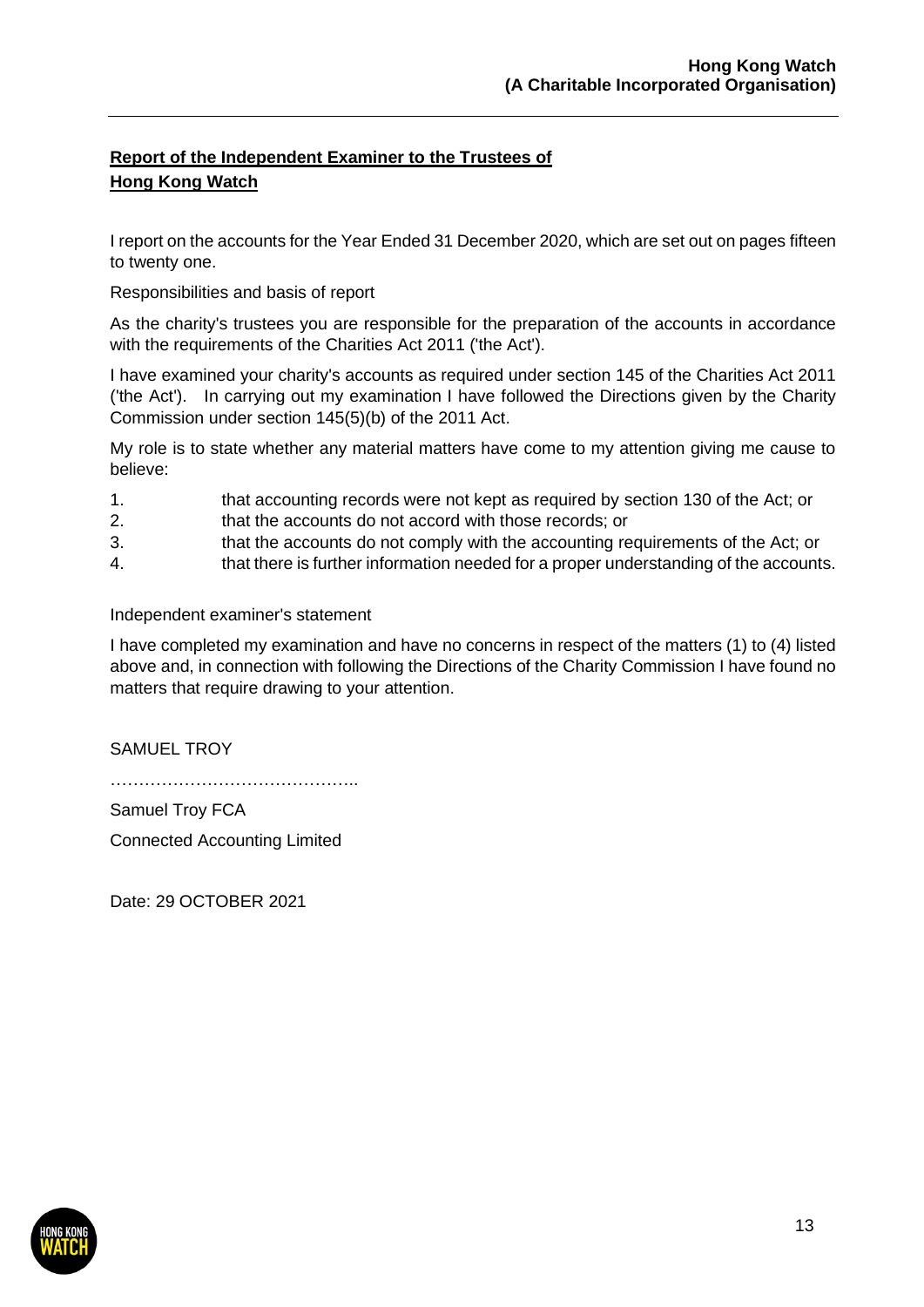## **Statement of Financial Activities for the Year Ended 31 December 2020**

|                                                                                | Unrestricted<br>funds<br>£ | Restricted<br>funds<br>£ | 31.12.20<br>Total<br>funds<br>£ | 31.12.19<br>Total<br>funds<br>£ |
|--------------------------------------------------------------------------------|----------------------------|--------------------------|---------------------------------|---------------------------------|
| <b>Notes</b><br><b>INCOMING RESOURCES</b><br>Incoming resources from generated |                            |                          |                                 |                                 |
| funds<br>Donation and legacies<br>Investment income                            | 710,117                    | 46,467                   | 756,584                         | 215,763                         |
| <b>Total incoming resources</b>                                                | 710,117                    | 46,467                   | 756,584                         | 215,763                         |
| <b>RESOURCES EXPENDED</b><br><b>Costs of generating funds</b><br>Fundraising   | 20,332                     |                          |                                 |                                 |
| <b>Charitable activities</b><br>Research and Advocacy<br>General               | 54,427<br>16,385           | 44,963                   | 99,390<br>16,385                | 34,195<br>18,171                |
| <b>Total resources expended</b>                                                | 91,144                     | 44,963                   | 136,107                         | 52,366                          |
| <b>NET INCOMING/(OUTGOING)</b><br><b>RESOURCES</b>                             | 618,973                    | 1,504                    | 620,477                         | 163,397                         |
| <b>Total funds brought forward</b>                                             | 160,794                    | 2,603                    | 163,397                         |                                 |
| <b>TOTAL FUNDS CARRIED FORWARD</b>                                             | 779,767                    | 4,107                    | 783,874                         | 163,397                         |

### **CONTINUING OPERATIONS**

All incoming resources and resources expended arise from continuing activities. The statement of financial activities includes all gains and losses recognised in the year.

The notes form part of these financial statements.

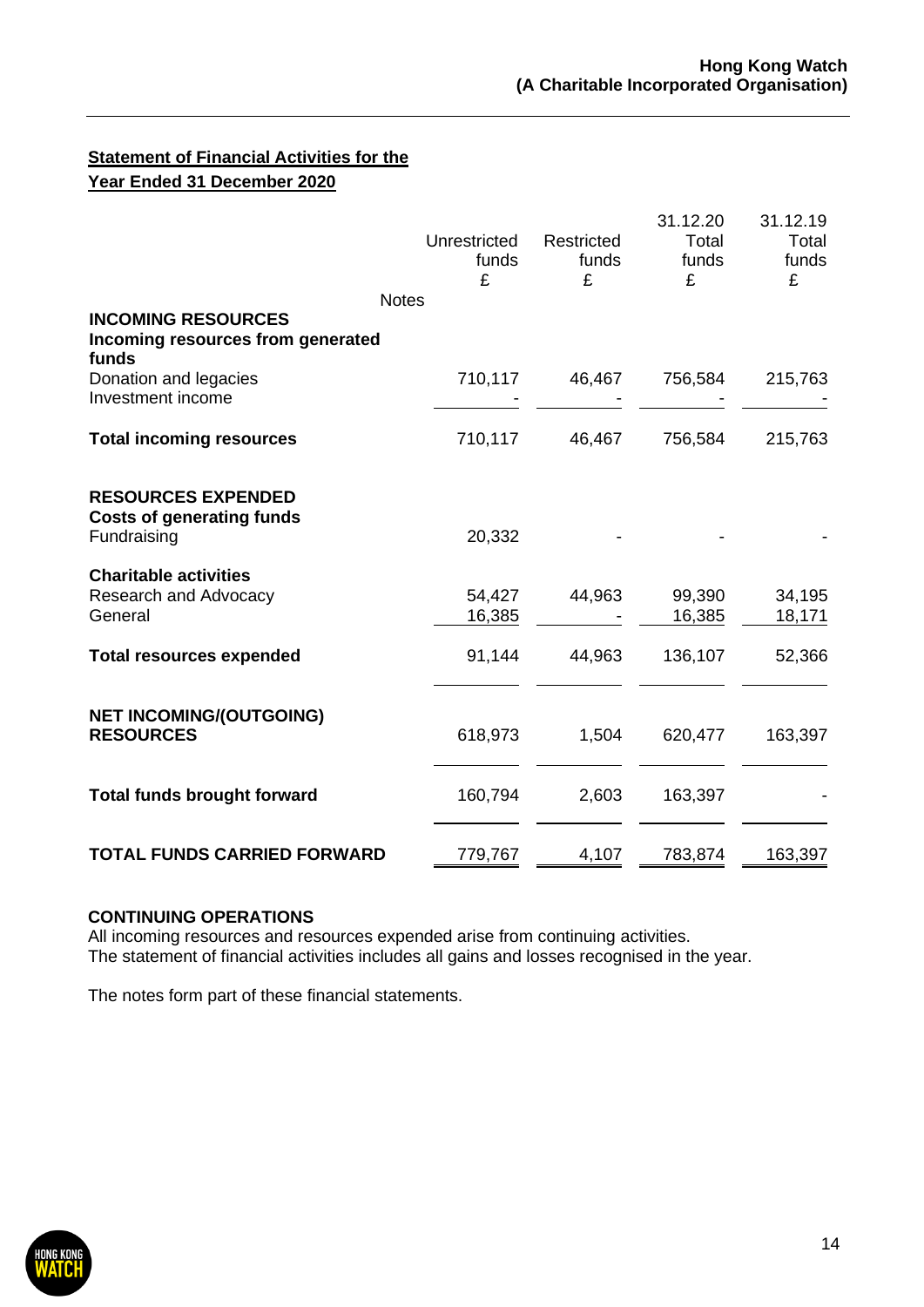### **Balance Sheet At 31 December 2020**

|                                                                      |                   | Unrestricted<br>funds<br>£ | Restricted<br>funds<br>£ | 31.12.20<br>Total<br>funds<br>£ | 31.12.19<br>Total<br>funds<br>£ |
|----------------------------------------------------------------------|-------------------|----------------------------|--------------------------|---------------------------------|---------------------------------|
| <b>FIXED ASSETS</b><br>Tangible assets                               | <b>Notes</b><br>4 | 596                        | 749                      | 1,345                           |                                 |
|                                                                      |                   |                            |                          |                                 |                                 |
| <b>CURRENT ASSETS</b><br>Cash in hand<br><b>Other Debtors</b>        |                   | 768,747<br>12,851          | 3,358                    | 772,105<br>12,851               | 165,138                         |
|                                                                      |                   | 781,598                    | 3,358                    | 784,956                         | 165,138                         |
| <b>CREDITORS</b><br>Amounts falling due within one year              | 9                 | (2, 427)                   |                          | (2, 427)                        | (1,741)                         |
| <b>NET CURRENT ASSETS</b>                                            |                   | 779,767                    | 4,107                    | 783,874                         | 163,397                         |
| TOTAL ASSETS LESS CURRENT<br><b>LIABILITIES</b>                      |                   | 779,767                    | 4,107                    | 783,874                         | 163,397                         |
| <b>NET ASSETS</b>                                                    |                   | 779,767                    | 4,107                    | 783,874                         | 163,397                         |
| <b>FUNDS</b><br><b>Unrestricted funds</b><br><b>Restricted funds</b> | 6                 |                            |                          | 779,767<br>4,107                | 160,794<br>2,603                |
| <b>TOTAL FUNDS</b>                                                   |                   |                            |                          | 783,874                         | 163,397                         |

These financial statements have been prepared in accordance with the provisions applicable to the small companies' regime. The financial statements were approved by the Board of Trustees on 28 OCTOBER 2021 and were signed on its behalf by:

GREY SERGEANT

............................................. Gray Sergeant, Chair

The notes form part of these financial statements.

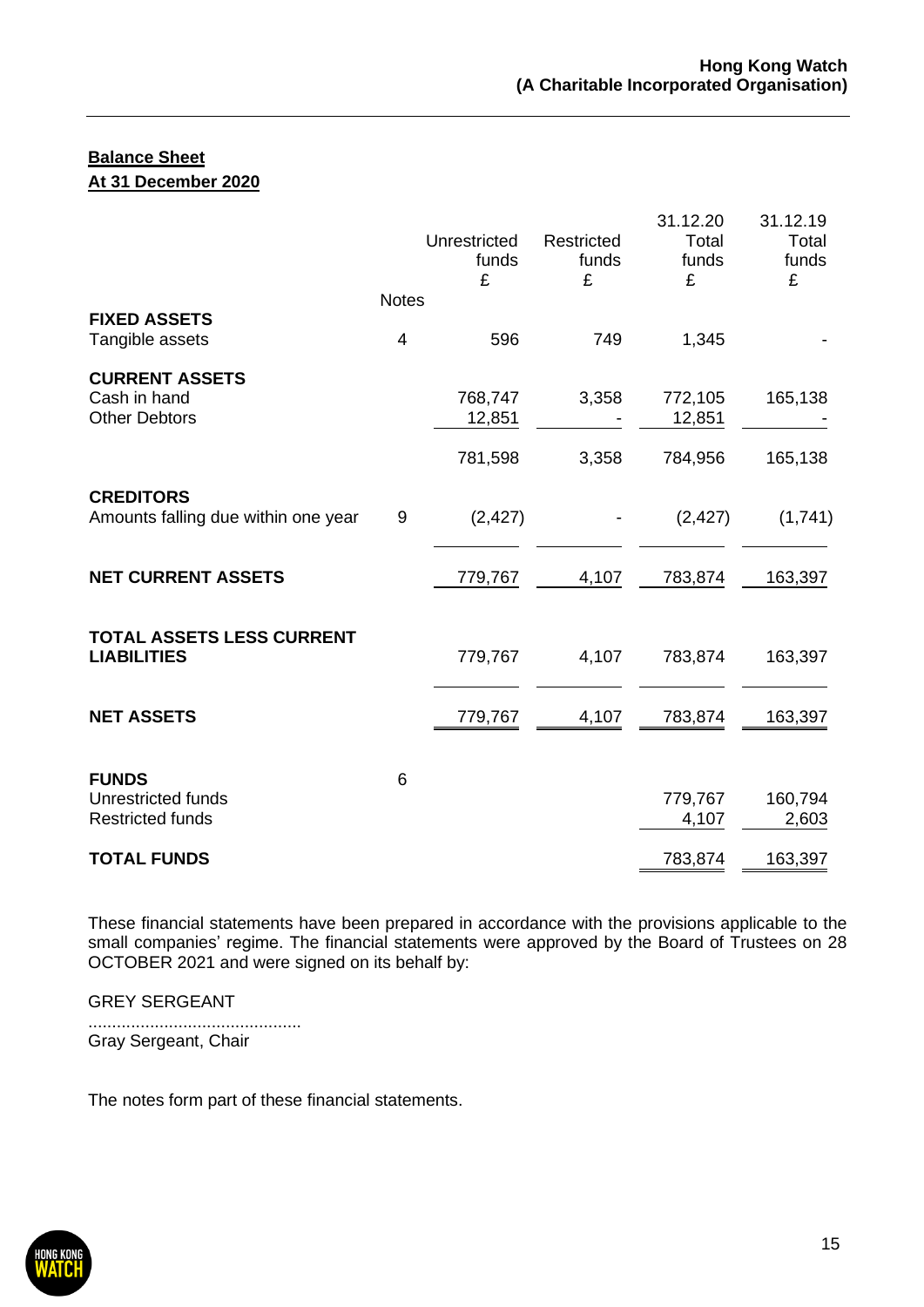## **Notes to the Cash Flow Statement for the Year Ended 31 December 2020**

| Net cash inflow from operating                                        | <b>Notes</b> | 31.12.20<br>£ | 31.12.19<br>£ |
|-----------------------------------------------------------------------|--------------|---------------|---------------|
| activities                                                            | 1            | 606,967       | 165,138       |
| <b>Returns on investments and servicing</b><br>of finance             |              | ٠             |               |
| Cash and cash equivalents at the<br>beginning of the reporting period |              | 165,138       |               |
| Cash and Cash equivalents at the end<br>of the reporting period       |              | 772,105       | 163,138       |

#### **1. RECONCILIATION OF NET (OUTGOING)\INCOMING RESOURCES TO NET CASH INFLOW FROM OPERATING ACTIVITIES** 31.12.20 31.12.19

|    |                                           |            | 31.12.20<br>£ | 31.12.19<br>£         |
|----|-------------------------------------------|------------|---------------|-----------------------|
|    | Net (outgoing)\incoming resources         |            | 606,863       | 165,138               |
|    | Depreciation charges                      |            | 104           |                       |
|    | Decrease/(increase) in debtors            |            |               |                       |
|    | Decrease in creditors                     |            |               |                       |
|    | Net cash inflow from operating activities |            | 606,967       | 163,397               |
|    |                                           |            |               |                       |
| 2. | <b>ANALYSIS OF CHANGES IN NET FUNDS</b>   |            |               |                       |
|    |                                           | At 1.01.20 |               | Cash flow At 31.12.20 |
|    |                                           | £          | £             | £                     |
|    | Net cash                                  |            |               |                       |
|    | Cash in hand                              | 165,138    | 606,967       | 772,105               |
|    | <b>Liquid resources</b>                   |            |               |                       |
|    | <b>Current asset investments</b>          |            |               |                       |
|    |                                           |            |               |                       |
|    | Total                                     | 165,138    | 620,581       | 772,105               |
|    |                                           |            |               |                       |

The notes form part of these financial statements

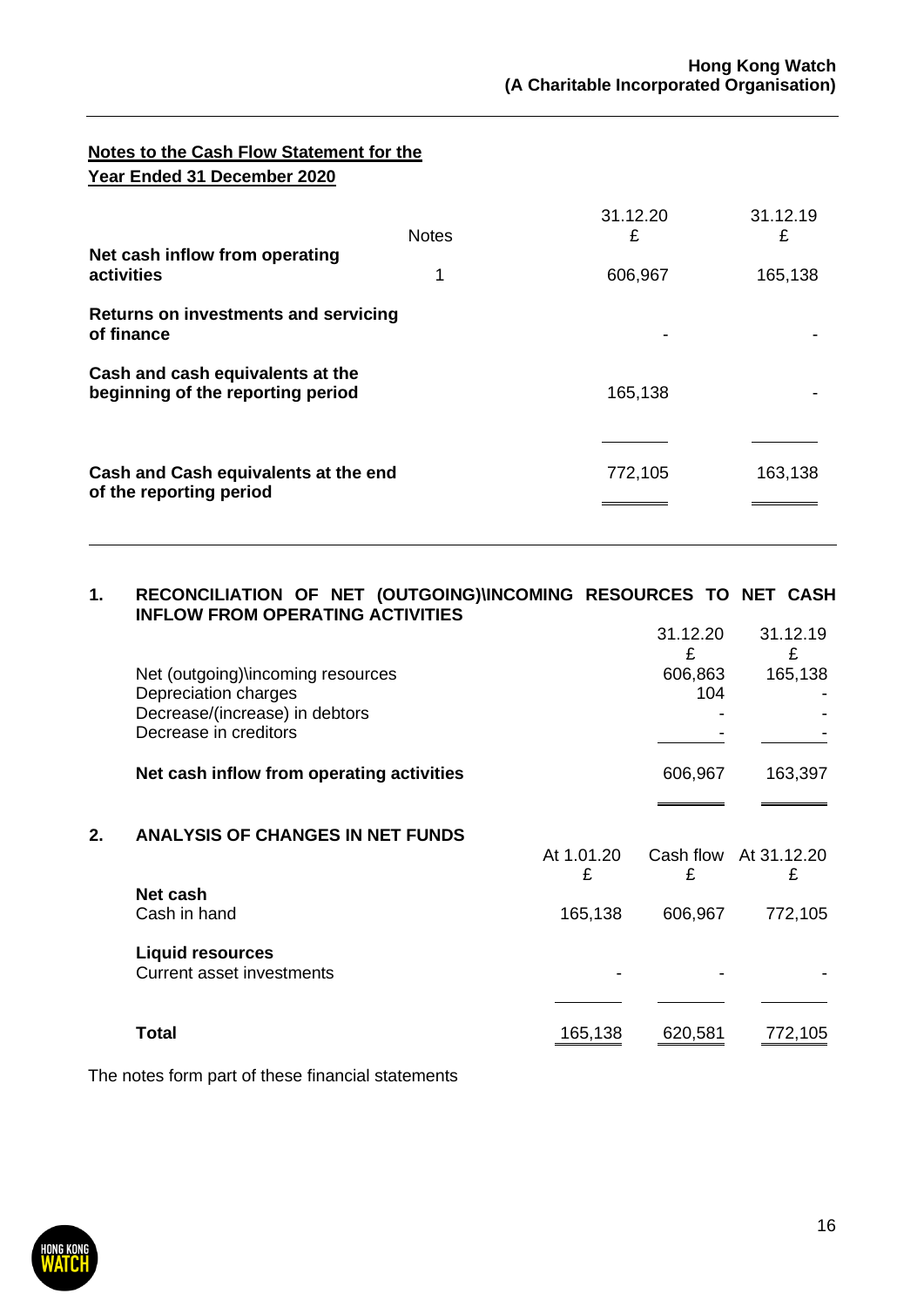### **1. ACCOUNTING POLICIES**

#### **Basis of preparation**

The financial statements have been prepared in accordance with the Charities SORP (FRS 102) - Accounting and Reporting by Charities: Statement of Recommended Practice applicable to charities preparing their accounts in accordance with the Financial Reporting Standard applicable in the UK and Republic of Ireland (FRS 102) (effective 1 January 2015), the Financial Reporting Standard applicable in the UK and Republic of Ireland (FRS 102) and the Companies Act 2006.

Hong Kong Watch meets the definition of a public benefit entity under FRS 102.

Assets and liabilities are initially recognised at historical cost or transaction value unless otherwise stated in the relevant accounting policy.

#### **Incoming resources**

All incoming resources are included on the Statement of Financial Activities when the charity is legally entitled to the income and the amount can be quantified with reasonable accuracy.

#### **Resources expended**

Expenditure is accounted for on an accruals basis and has been classified under headings that aggregate all cost related to the category. Where costs cannot be directly attributed to particular headings they have been allocated to activities on a basis consistent with the use of resources.

### **Taxation**

The charity is exempt from tax on its charitable activities.

### **Fund accounting**

Unrestricted funds can be used in accordance with the charitable objectives at the discretion of the trustees.

Restricted funds can only be used for particular restricted purposes within the objects of the charity. Restrictions arise when specified by the donor or when funds are raised for particular restricted purposes.

### **2. TRUSTEES' REMUNERATION AND BENEFITS**

There were no trustees' remuneration or other benefits for the period ended 31 December 2020.

### Trustees' expenses

Expenses reimbursed to trustees' for the period ended 31 December 2020 were £75 (2019: £6,213), paid to 1 trustee for travel and meeting costs.

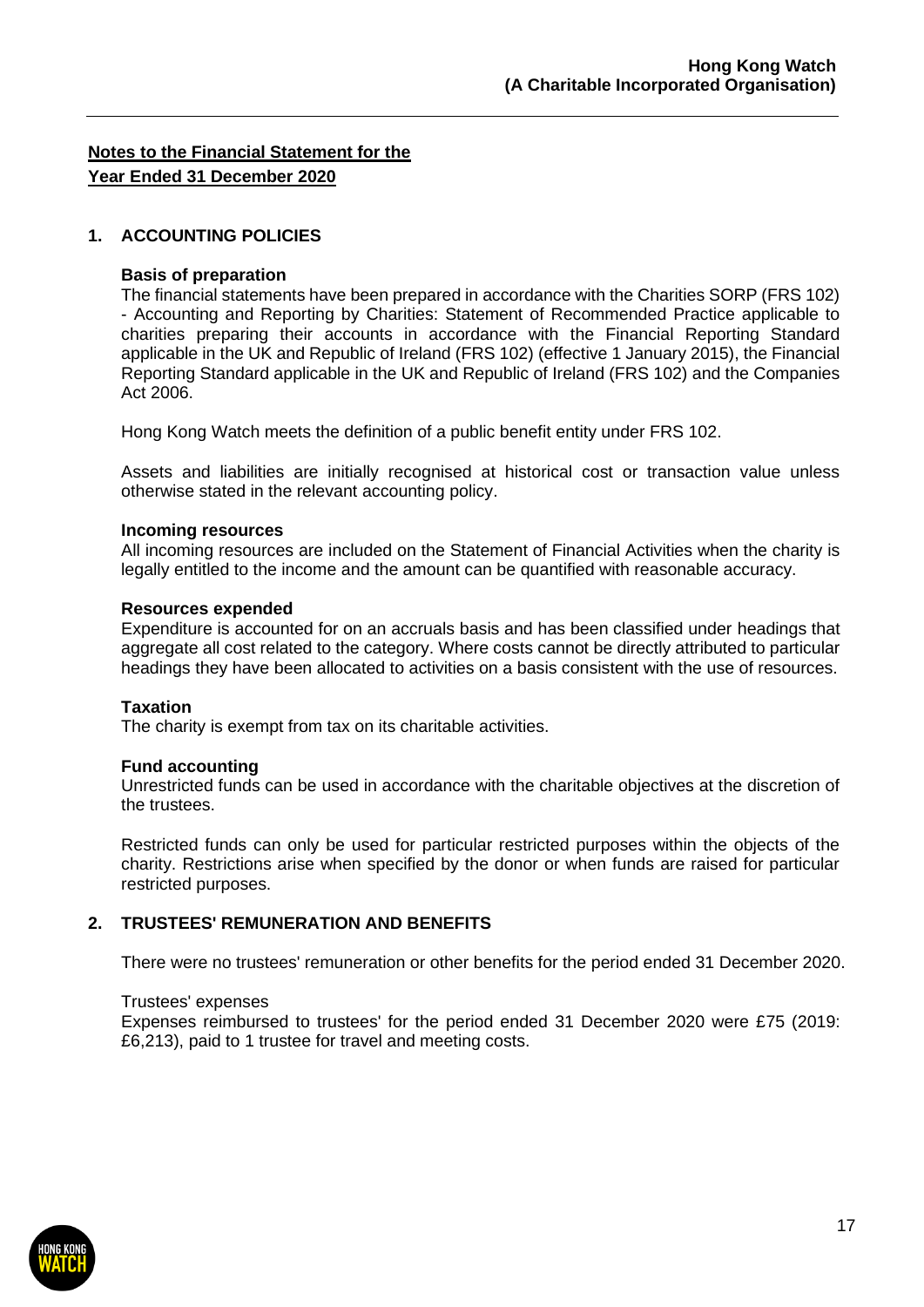31.12.20 31.12.19

## **Notes to the Financial Statement for the Year Ended 31 December 2020**

### **3. STAFF COSTS**

|                               | 31.12.20 | 31.12.19 |
|-------------------------------|----------|----------|
|                               | £        |          |
| Wages and salaries            | 95,213   | 29,500   |
| Social security costs         | 3,494    | 227      |
| <b>Employer pension costs</b> | 2,172    | 496      |
| Other                         |          | 1,000    |
|                               | 100,879  | 31,223   |
|                               |          |          |

The average monthly number of employees during the year was as follows:

| 31.12.20 31.12.19 |
|-------------------|
| $\sim$ 2          |
|                   |

No employees received emoluments above £60,000

#### **Key management personnel**

Key management personnel include all persons that have authority and responsibility for planning, directing and controlling the activities of the charity. The total compensation paid to key management personnel for services provided to the charity was £11,785 (2019: Nil), including pension costs.

### **4. TANGIBLE FIXED ASSETS**

|                                                             | Office<br>equipment |
|-------------------------------------------------------------|---------------------|
| <b>COST</b><br>At 01 January 2020<br><b>Additions</b>       | 1,449               |
| At 31 December 2020                                         | 1,449               |
| <b>DEPRECIATION</b><br>At 1 January 2020<br>Charge for year | (104)               |
| At 31 December 2020                                         | (104)               |
| <b>NET BOOK VALUE</b><br>At 31 December 2019                |                     |
| At 31 December 2020                                         | 1,345               |

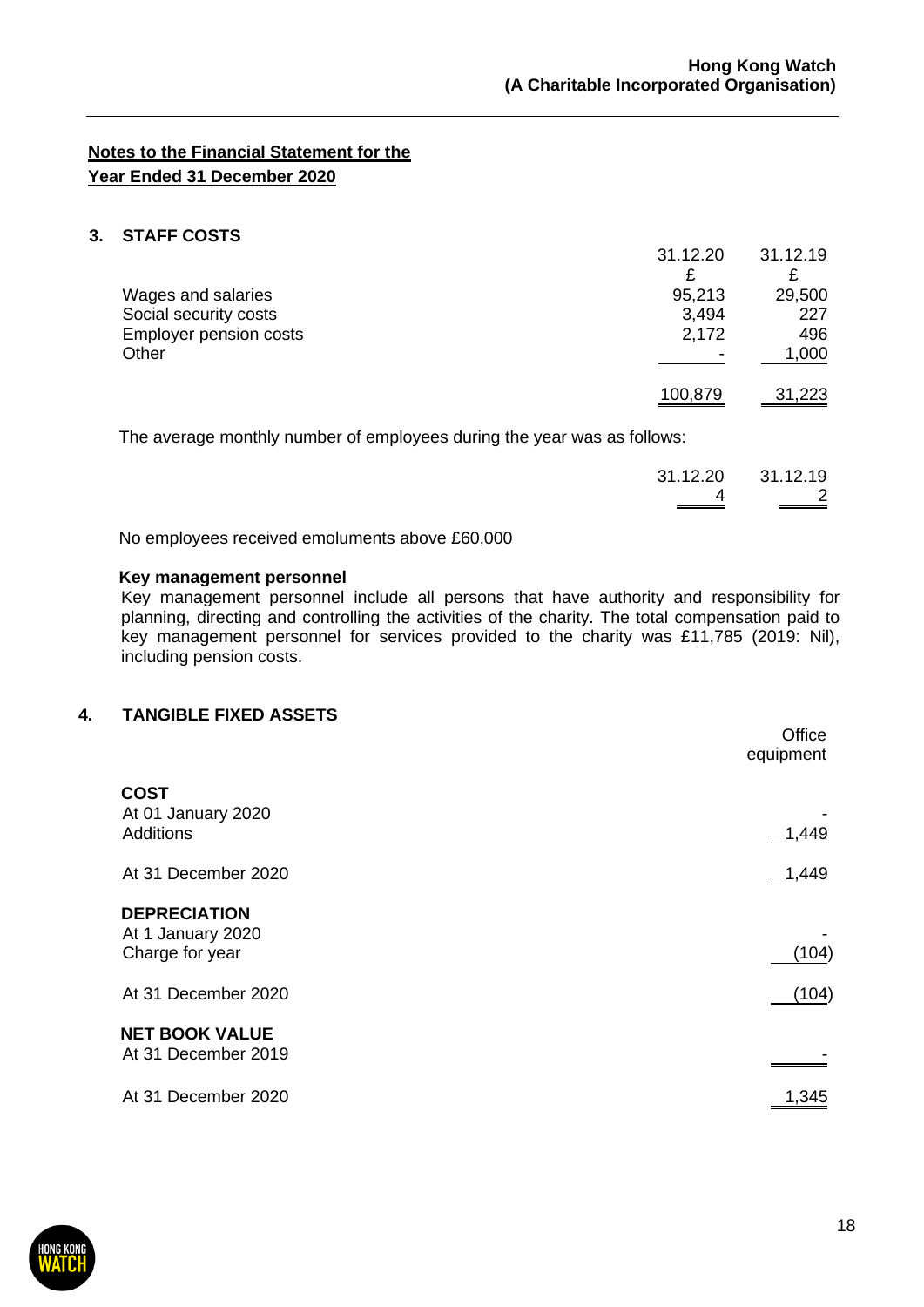## **5. ANALYSIS OF SUPPORT AND DIRECT COSTS**

| <b>Support Costs</b>                                                              | Fundraising | Research &<br>Advocacy | General        | 31.12.20<br>Total | 31.12.19<br>Total   |
|-----------------------------------------------------------------------------------|-------------|------------------------|----------------|-------------------|---------------------|
|                                                                                   | £           | £                      | £              | £                 | £                   |
| <b>Management</b><br>Insurance                                                    |             |                        |                |                   | 480                 |
| Postage & Stationery                                                              | 26          | 372                    | 21             | 418               | 614                 |
| Advertising<br><b>Sundries</b>                                                    | 52<br>225   | 766                    | 27             | 845<br>225        | 90<br>201           |
| Depreciation<br>Computer Software,                                                | 8           | 89                     | $\overline{7}$ | 104               |                     |
| Telephone & Consumables                                                           | 109<br>420  | 678<br>1,905           | 87<br>142      | 874<br>2,467      | 1,449<br>2,834      |
|                                                                                   |             |                        |                |                   |                     |
| <b>Finance</b><br><b>Bank &amp; Transaction Charges</b><br>Foreign exchange Gains | 15,104      | 56                     | 6              | 15,165            | 3,302               |
| /Loss<br>Accountancy, Legal &                                                     | 1,802       | 1,385                  | (33)           | 2,434             | 760                 |
| Professional fees                                                                 | 16, 186     | 1,441                  | (27)           | 17,600            | <u>540</u><br>4,602 |
| <b>Governance</b><br>Independent Examination<br>Fees                              | 216         | 1,051                  | 173            | 1,440             | 1,440               |
| <b>Human Resources</b><br>Wages & Salaries                                        | 688         | 16,277                 | 3,209          | 20,174            | 31,223              |
| <b>Total Support Costs</b>                                                        | 17,510      | 20,674                 | 3,496          | 41,680            | 40,099              |
|                                                                                   |             |                        |                |                   |                     |
| <b>Direct Costs</b>                                                               |             |                        |                |                   |                     |
| <b>Event Costs</b><br><b>Other Research Costs</b>                                 |             | 2,412                  |                | 2,412             | 4,497<br>284        |
| Travel Costs                                                                      | 66          | 3,304<br>1,670         | 52             | 3,304<br>1,788    | 7,486               |
| <b>Wages &amp; Salaries</b>                                                       | 2,757       | 65,112                 | 12,836         | 80,705            |                     |
| Consultancy                                                                       |             | 6,217                  |                | 6,217             |                     |
| <b>Total Direct Costs</b>                                                         | 2,823       | 78,716                 | 12,888         | 94,427            | 12,267              |
| <b>Total Resources Expended</b>                                                   | 20,332      | 99,391                 | 16,385         | 136,107           | 52,366              |

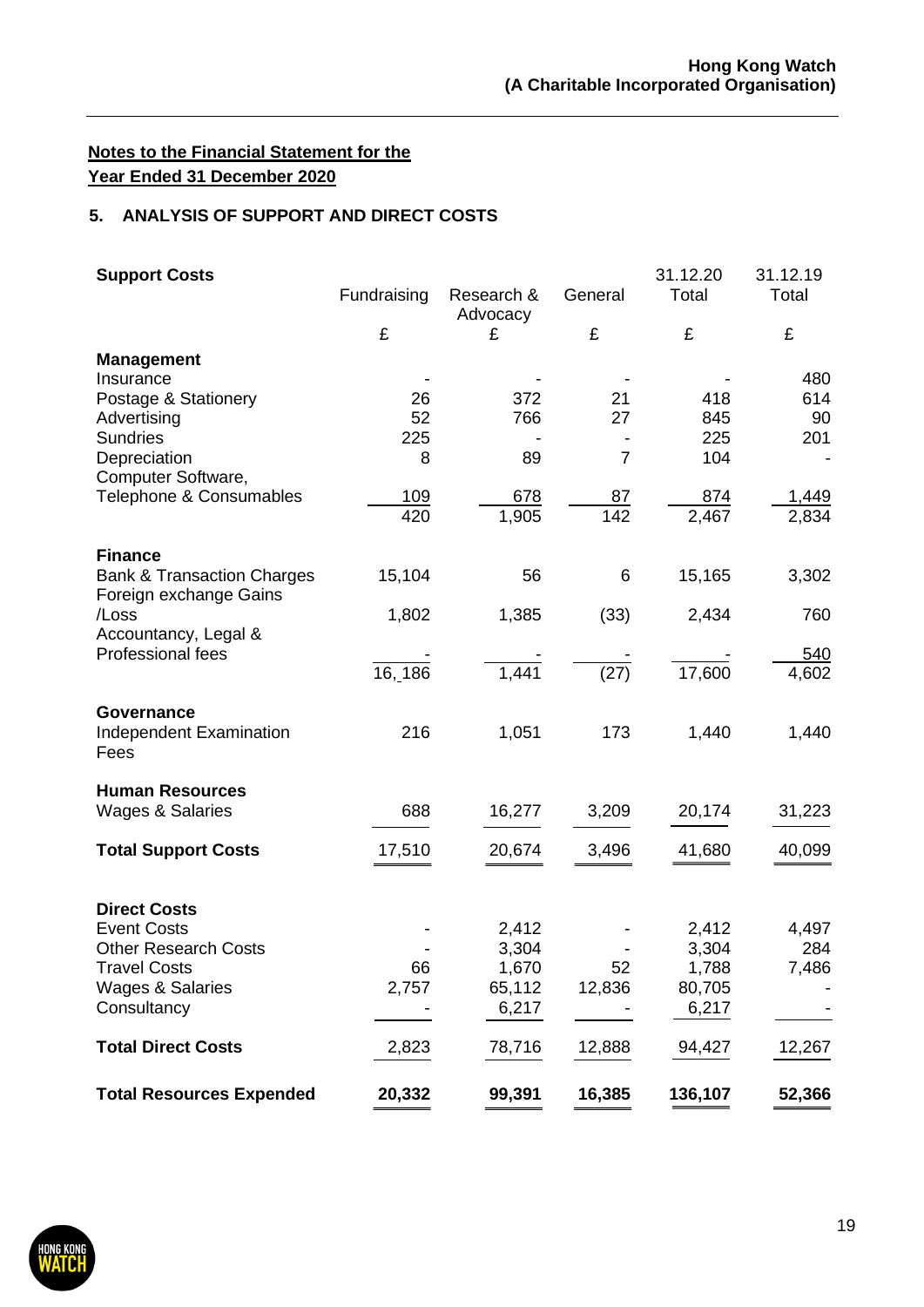### **6. MOVEMENT IN FUNDS**

|                               |                | Income  | Expenditure |                  |
|-------------------------------|----------------|---------|-------------|------------------|
|                               | At 1.1.20<br>£ | £       | £           | At 31.12.20<br>£ |
| Unrestricted funds            |                |         |             |                  |
| General fund                  | 160,794        | 710,117 | (91, 144)   | 618,973          |
| <b>Restricted funds</b>       |                |         |             |                  |
| Democracy Fund 1              |                | 10,000  | (9,011)     | 989              |
| Democracy Fund 2              | 2,603          | 36,467  | (35,952)    | 3,118            |
| <b>Total Restricted Funds</b> | 2,603          | 46,467  | (44,963)    | 4,107            |
| <b>TOTAL FUNDS</b>            | 163,397        | 756,584 | (136,107)   | 783,874          |

#### **Comparatives for movement in funds**

|                                             |                          | Income | Expenditure | At 31.12.19 |
|---------------------------------------------|--------------------------|--------|-------------|-------------|
|                                             | At 20.9.18               |        |             |             |
| <b>Restricted funds</b><br>Democracy Fund 1 | $\overline{\phantom{a}}$ | 9,151  | (6, 548)    | 2,603       |
| <b>TOTAL FUNDS</b>                          | $\overline{\phantom{0}}$ | 9,151  | (6, 548)    | 2,603       |

### **Fund Note**

Democracy Fund 1

A research project to serve as a basis for Human rights advocacy with International Governments

Democracy Fund 2 A project to research and advocate collaboration on international policy between legislators

### **7. PENSIONS AND OTHER POST RETIREMENT BENEFITS**

### **Defined contribution plans**

The amount recognised in income or expenditure in relation to defined contribution plans was £2,172 (2019: £496).

The charity operates a defined contribution pension scheme. The assets of the scheme are held separately from those of the charity in an independently administered fund. Contributions of £1,593 (2019: £173) were payable to the fund as at the balance sheet date.